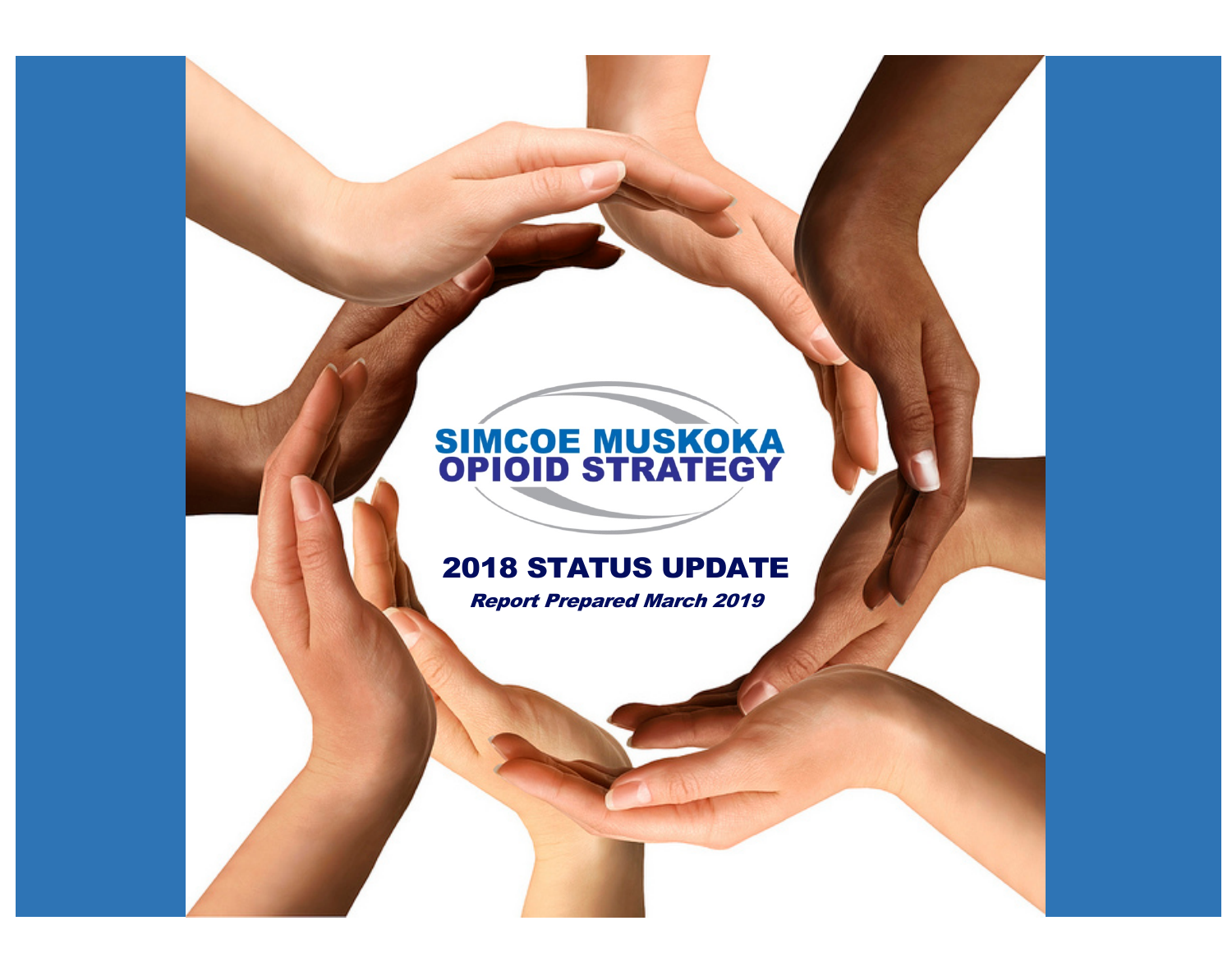#### *A Message from the Co-Chairs*

As co-chairs, we are pleased to share this status update on the first year of collaboration and progress with our communities and partners on the Simcoe Muskoka Opioid Strategy (SMOS). This update reflects the significant efforts of many individuals and organizations across our region as we collectively tackle this complex, pressing issue. While there is much more to be done, this update demonstrates significant achievements that have been made to date. The multi-sector collaboration of SMOS has led to work that may not otherwise have been possible, or may not have been nearly as robust, and we look forward to this continued collaboration.

The roots of addiction run deep, and we know that reaching upstream causes will require sustained efforts over years, and generations, to make a meaningful impact on the lives and health of our family members, friends, and neighbours. We provide this status update as a way to communicate our progress, efforts, successes and challenges. We hope that the Simcoe Muskoka Opioid Strategy will continue to contribute to a future of dramatically reduced harms related to opioids in our communities.

**Dr. Lisa Simon** Simcoe Muskoka District Health Unit

#### **Dr. Rebecca Van Iersel**

North Simcoe Muskoka Local Health Integration Network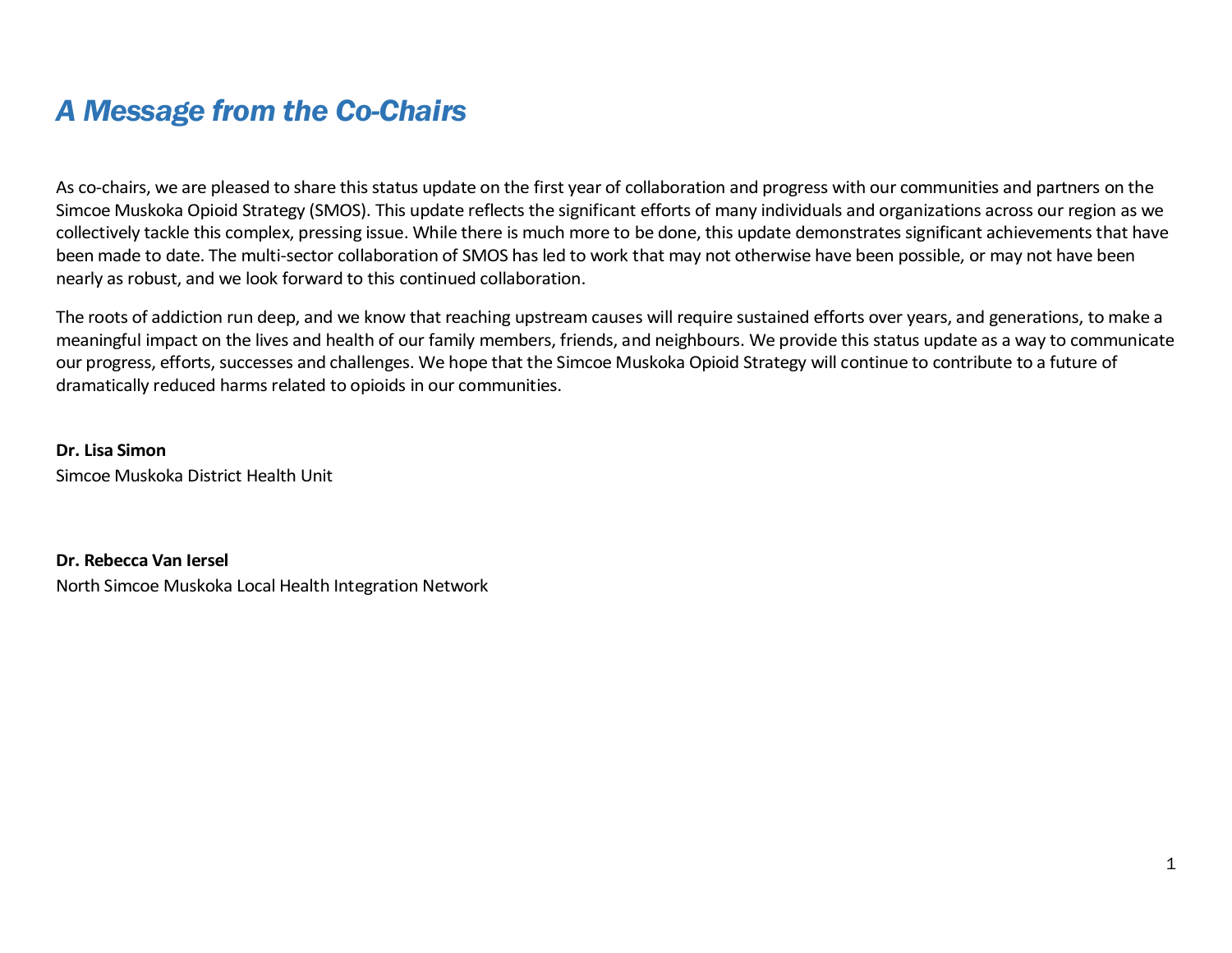## *Taking Action Together on the Opioid Crisis*

In the past decade in Ontario and across Canada, there has been a significant increase in deaths and harms linked to opioid use. The Simcoe Muskoka region has been particularly impacted by this opioid crisis. The misuse of opioids is having a significant impact on individuals, families and communities.

Opioid misuse is a complex issue. There are many contributing factors which include personal, health care and societal factors. Everyone has a role to play in solving the opioid crisis. The opioid crisis can only be addressed by having health care and social service providers, police, residents, educators, family members, and people with lived experience, working together to implement coordinated action in our communities.

The Simcoe Muskoka Opioid Strategy (SMOS) is a multi-sector comprehensive strategy aimed at reducing opioid harms in Simcoe and Muskoka. To address this multi-factor problem, solutions require coordination across sectors and with people with lived experience to share knowledge and pool our efforts for maximum impact. The SMOS Action Plan, launched in 2018, outlines a comprehensive approach using five Action Pillars supported by two Foundational Pillars.

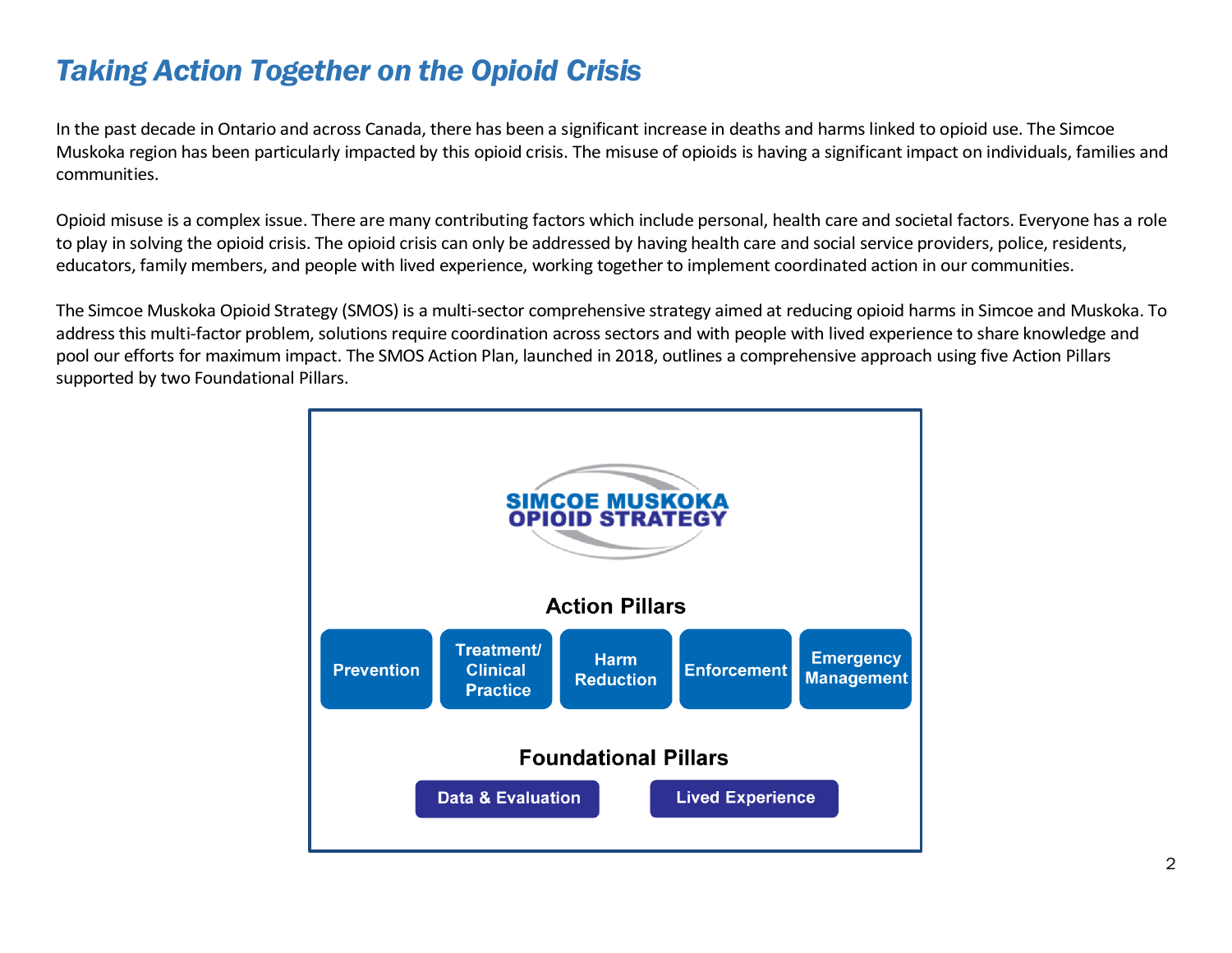## *2018 Achievement Highlights*

It is too early to tell whether the activities undertaken by SMOS in 2018 have had an impact on the number of opioid-related deaths and harms in the community. Preliminary data for opioid-related deaths for the first nine months of 2018 is encouraging in comparison to 2017 (see Simcoe Muskoka District Health Unit website), however it remains at a highly concerning level. The SMOS Steering Committee will continue to monitor this data as well as other indicators to assess and evaluate progress (see Appendix A).

What we do know is that important results are being achieved by having people from different sectors come together to work collaboratively on solutions, as shown in the activity highlights below. For more highlights please see [http://PreventOD.ca](http://preventod.ca/)



Opioid-related media stories in print/online, TV and radio



Videos to reduce stigma at YouTube SMDHU site. 79,961 views from October to December 2018



Needle Exchange Sites Increased access to safe supplies



People filled out the Lived Experience **Survey** 





Health professionals trained in treatment of opioid use disorders







Naloxone Kits distributed - 5,567 by pharmacies and 1,620 by health agencies



Posters distributed

3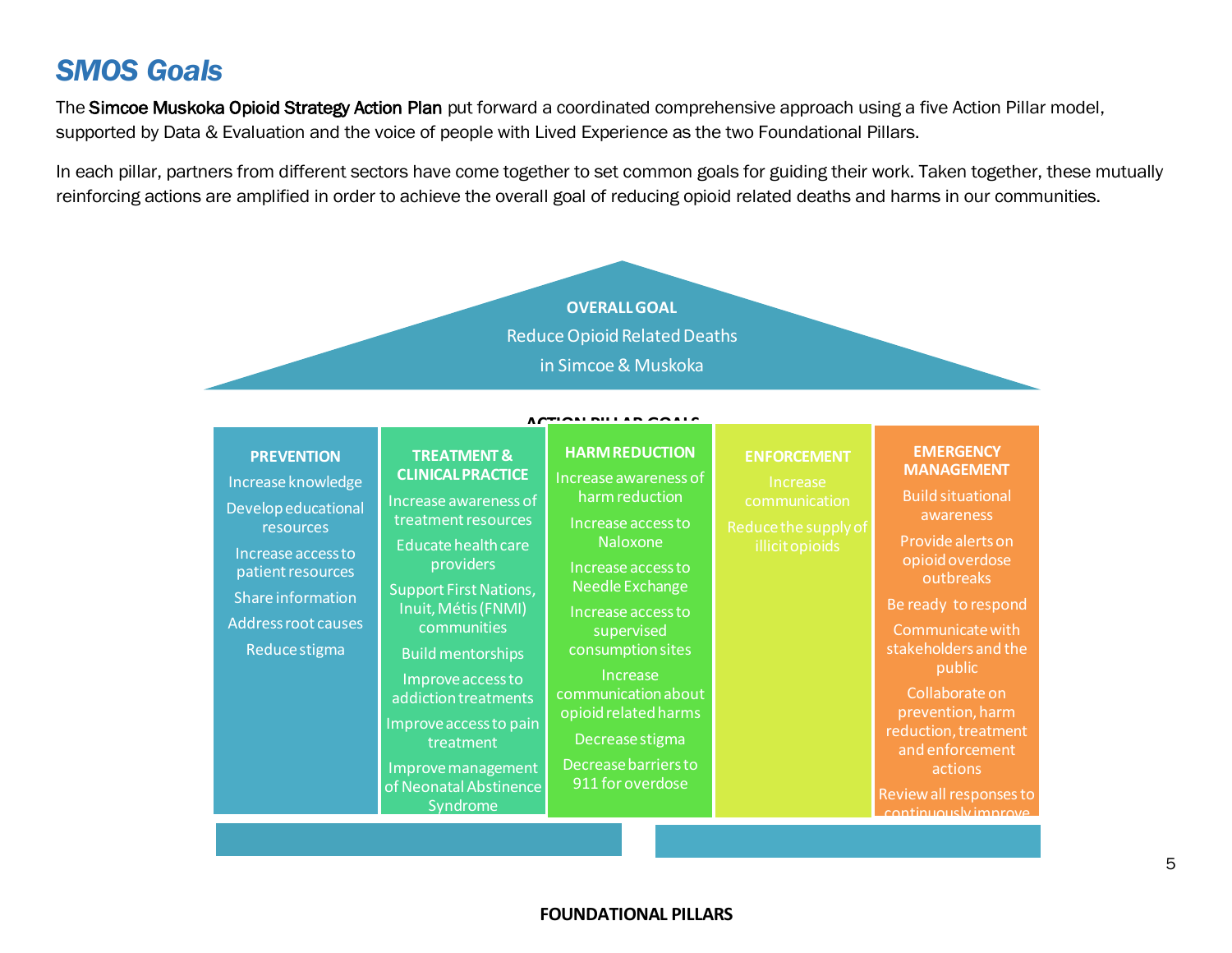#### *2018 Status Update*

The SMOS Action Plan laid out short- and longer-term activities for each of the five Action Pillars. Short-term activities were defined as those that would be fully implemented in 2018 and long-term activities were those that would be fully implemented in 2019-2020. Some activities were also considered to be Maintenance Activities to acknowledge that some of the work will require ongoing maintenance beyond the implementation period.

In the following pages you will find the status of the **Short-Term Activities that were planned for completion in 2018**. Many activities were completed as anticipated within the year. Where the action was modified because of new opportunities or changes in the context, this is identified in the status update as an activity that has been modified and completed. Some activities have been initiated but are taking longer than expected. The timeline to complete them has been extended. A few activities encountered significant barriers that hamper implementation and no progress could be made in 2018. These activities will be reviewed in 2019-2020 to determine whether the barriers can now be addressed. The long-term activities are expected to be fully implemented by 2019-2020, as planned.

#### **LEGEND FOR THE STATUS UPDATE**

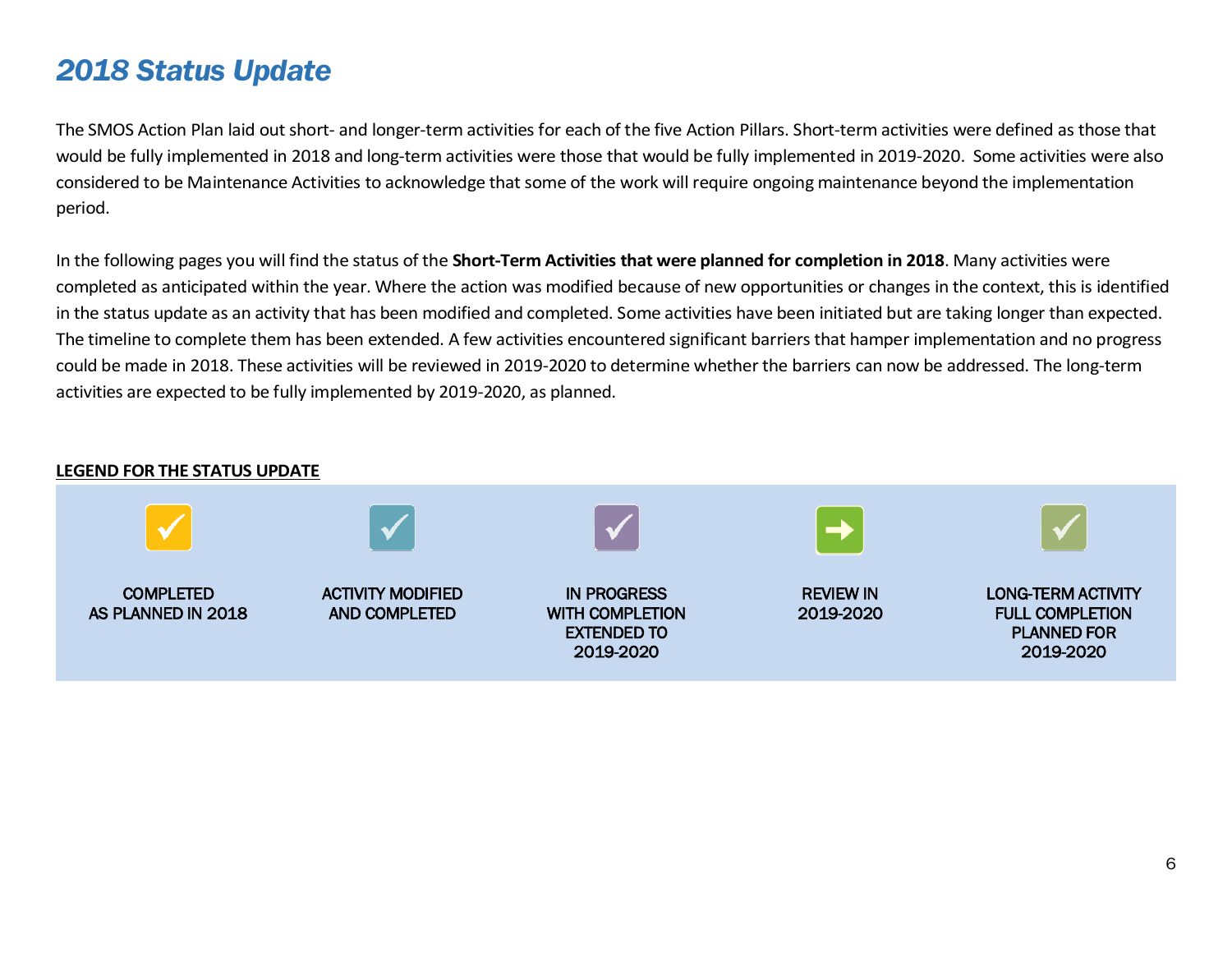## *Prevention Pillar Action 2018 Status*

| Goal #1:<br>To increase knowledge and skills in addressing the harms associated with opioid use<br>(including illicit and prescription use). |                                                                                                                                                                                                                                                            |           | SHORT TERM (2018)<br><b>ACTIVITIES</b> |                          |
|----------------------------------------------------------------------------------------------------------------------------------------------|------------------------------------------------------------------------------------------------------------------------------------------------------------------------------------------------------------------------------------------------------------|-----------|----------------------------------------|--------------------------|
|                                                                                                                                              |                                                                                                                                                                                                                                                            | COMPLETED | <b>STATUS</b>                          | LONG TERM<br>(2019-2020) |
|                                                                                                                                              | Promote key messages to the general public on health effects and harms<br>associated with opioid use.                                                                                                                                                      |           |                                        |                          |
|                                                                                                                                              | Explore feasibility of offering a community educational event throughout our region<br>with multi-stakeholder representation <i>i.e.</i> opioid forum.                                                                                                     |           |                                        |                          |
|                                                                                                                                              | Work with school boards through existing committees and local drug strategy groups<br>in offering up-to-date information through various venues including presentations.                                                                                   |           |                                        |                          |
|                                                                                                                                              | Disseminate opioid resources, i.e. fact sheets for schools/parents/students<br>resources.                                                                                                                                                                  |           |                                        |                          |
|                                                                                                                                              | Review literature and explore opportunities for implementation of evidence-based<br>programs within schools that either delay use and/or prevent use of substances<br>including initiatives that involve skill building and social competency development. |           |                                        |                          |
|                                                                                                                                              | Work with Healthy Schools Program (SMDHU) and other community partners in<br>implementing programs that build resilience, social competency skills and promote<br>engagement and school connectedness.                                                     |           |                                        |                          |
|                                                                                                                                              |                                                                                                                                                                                                                                                            |           |                                        |                          |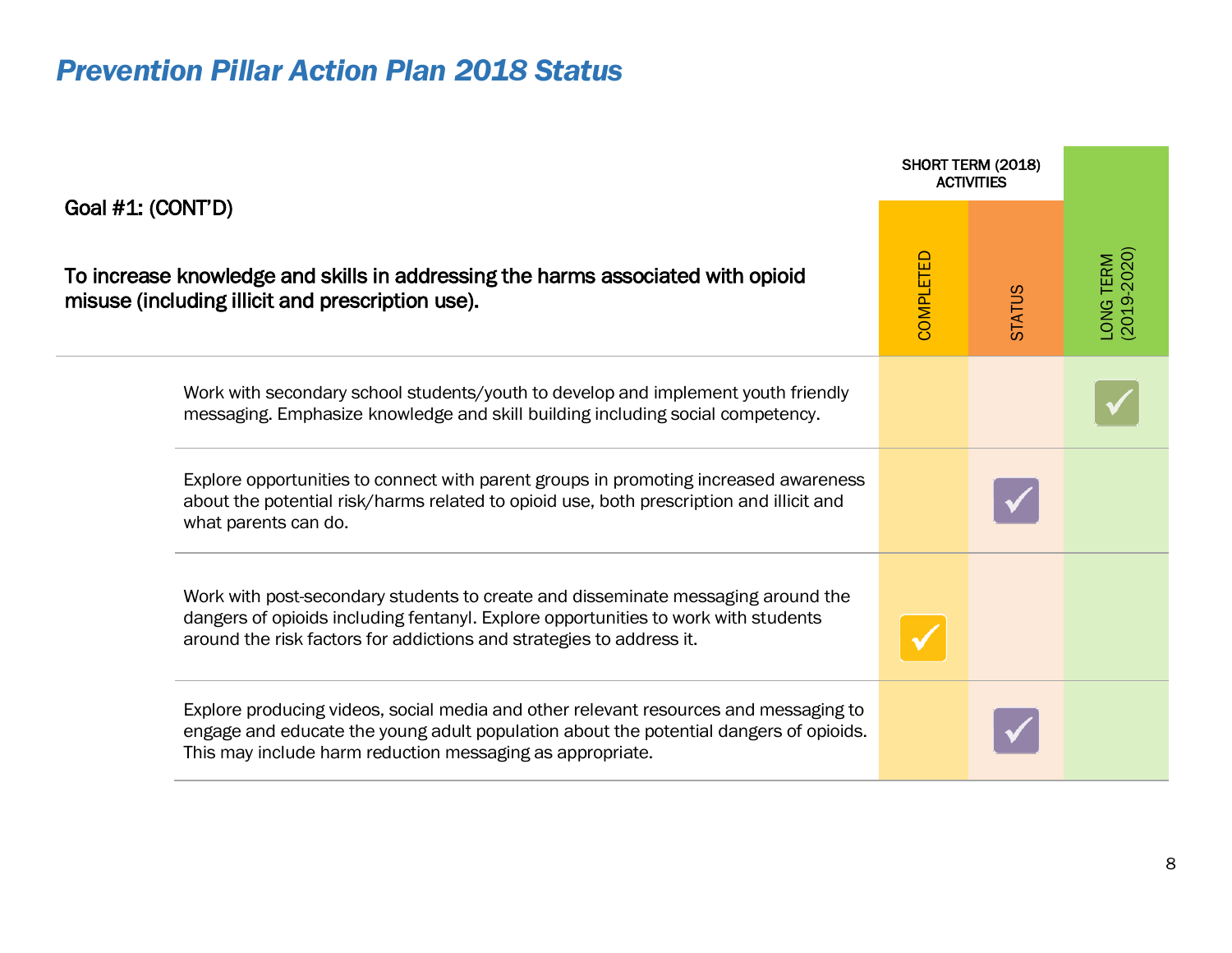## *Prevention Pillar Action Plan 2018 Status*

| Goal $#2$ :                                                                                                                                                                                                                                                |  | SHORT TERM (2018)<br><b>ACTIVITIES</b> |                          |
|------------------------------------------------------------------------------------------------------------------------------------------------------------------------------------------------------------------------------------------------------------|--|----------------------------------------|--------------------------|
| Engage target population including at-risk groups in the development of educational<br>resources and health promotion initiatives related to opioid misuse (at-risk youth, lived<br>experience, seniors).                                                  |  | <b>STATUS</b>                          | LONG TERM<br>(2019-2020) |
| Determine demographics of high-risk population (young adult, at-risk and/or lived<br>experience) to tailor education and awareness initiatives (in collaboration with Data and<br>Evaluation Pillar).                                                      |  |                                        |                          |
| Explore opportunities to work in development of messages outside of traditional school<br>system and out in the community, i.e. Lesbian Gay Bisexual Transgender (LGBT) groups,<br>Gilbert Centre, youth centres and alternative schools/learning centres. |  |                                        |                          |
| Produce messaging for seniors that includes: Electronic newsletter inserts, fact sheet on<br>opioids specific to this age group, i.e. opioids and other medications, risk of falls, etc.                                                                   |  |                                        |                          |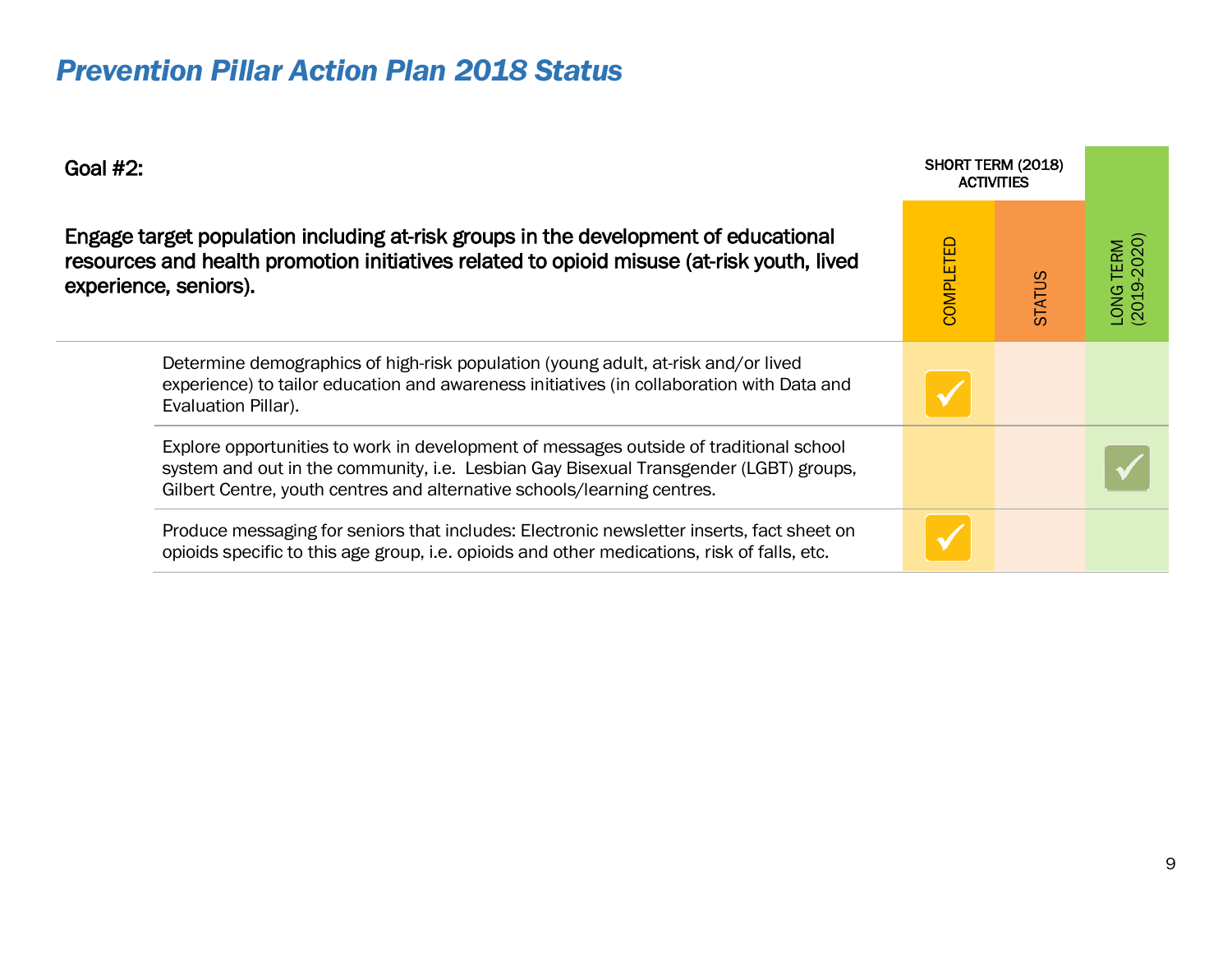## *Prevention Pillar Action Plan 2018 Status*

| Goal $#3$ :                                                                                                                                                                                                                                                          |           | SHORT TERM (2018)<br><b>ACTIVITIES</b> |                          |
|----------------------------------------------------------------------------------------------------------------------------------------------------------------------------------------------------------------------------------------------------------------------|-----------|----------------------------------------|--------------------------|
| Support the procurement/development and dissemination of patient resources that can<br>be used by health care practitioners in the education of appropriate use of opioids,<br>including alternatives to opioid therapy. Collaborate with Treatment/Clinical Pillar. | COMPLETED | <b>STATUS</b>                          | LONG TERM<br>(2019-2020) |
| Explore what patient education tools are being developed by the provincial government or<br>expert agencies.                                                                                                                                                         |           |                                        |                          |
| Explore availability of evidence-based multi-modal/adjuvant therapies for pain<br>management in collaboration with Treatment/Clinical Pillar.                                                                                                                        |           |                                        |                          |
| Develop a comprehensive communications plan to disseminate the information through<br>community agencies, traditional and social media and health care practitioners.                                                                                                |           |                                        |                          |

|                                                                                                                                                                  |           | SHORT TERM (2018)<br><b>ACTIVITIES</b> |                                     |
|------------------------------------------------------------------------------------------------------------------------------------------------------------------|-----------|----------------------------------------|-------------------------------------|
| Goal #4<br>Collaborate with other pillars on the development of a SMOS website, to facilitate sharing<br>of information and resources with community partners.   | COMPLETED | <b>STATUS</b>                          | TERM<br>-2020)<br>2019-2<br> 2019-2 |
| Explore opportunities for website development for sharing of resources and messaging<br>related to opioids. Ensure information is up to date and evidence-based. |           |                                        |                                     |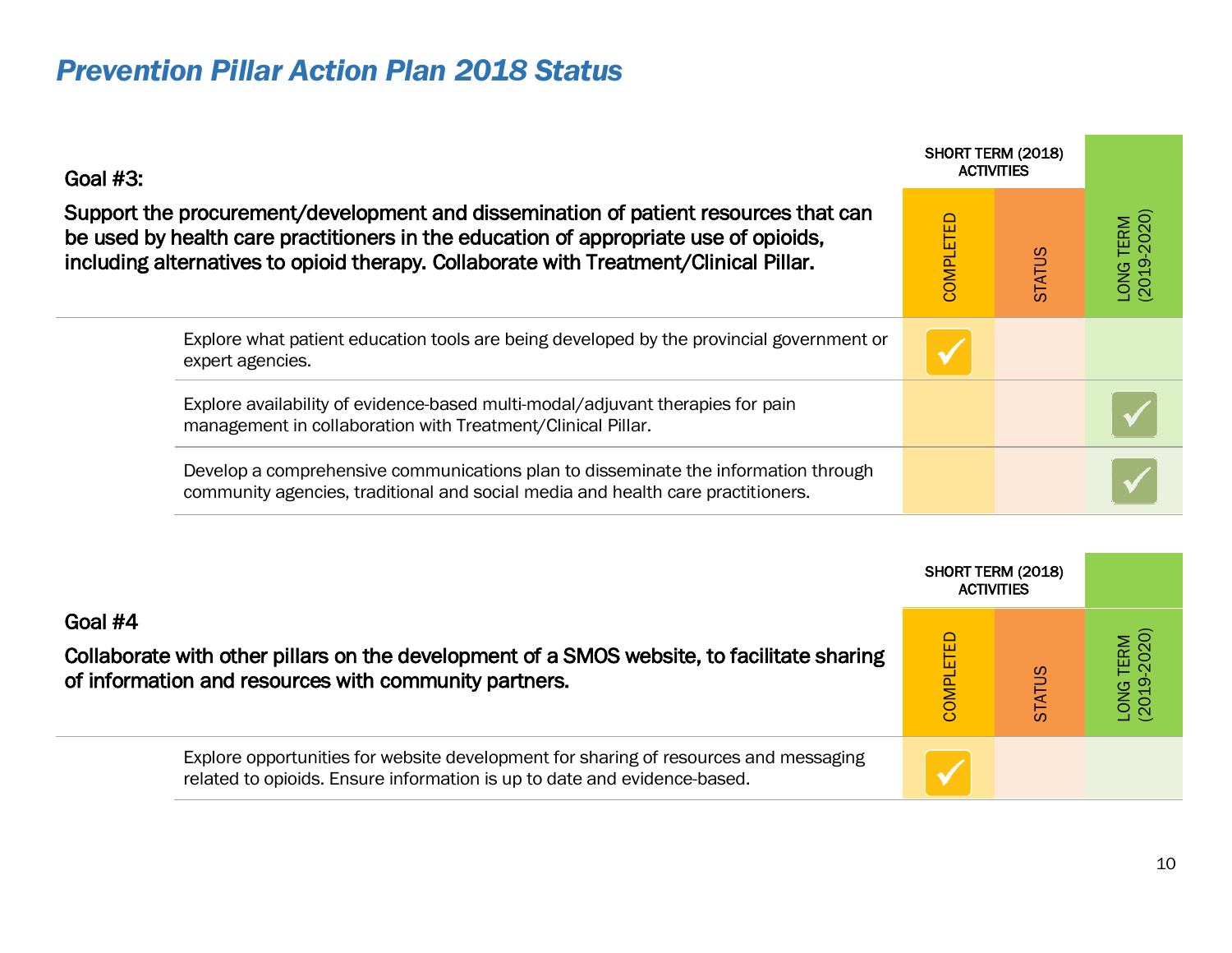#### *Prevention Pillar Action Plan 2018 Status*

| Goal #5<br>Collaborate on implementation of evidence-based initiatives that address root causes of<br>opioid misuse as they relate to: mental health and addictions, and early childhood<br>development and parenting. |                                                                                                                                                                                                                                                                                                                                                                                                            | <b>ACTIVITIES</b> | SHORT TERM (2018) |                          |
|------------------------------------------------------------------------------------------------------------------------------------------------------------------------------------------------------------------------|------------------------------------------------------------------------------------------------------------------------------------------------------------------------------------------------------------------------------------------------------------------------------------------------------------------------------------------------------------------------------------------------------------|-------------------|-------------------|--------------------------|
|                                                                                                                                                                                                                        |                                                                                                                                                                                                                                                                                                                                                                                                            | COMPLETED         | <b>STATUS</b>     | LONG TERM<br>(2019-2020) |
|                                                                                                                                                                                                                        | Collaborate around the existing plans and partnerships with the community to address<br>mental health and prevent addictions.                                                                                                                                                                                                                                                                              |                   |                   |                          |
|                                                                                                                                                                                                                        | Collaborate around the work that is being done in the community regarding parenting,<br>including healthy early childhood development through to parenting teens. Concepts would<br>focus on skill building that would have a moderating effect on risk factors and address<br>building resiliency (social/emotional regulation, coping skills and building social<br>connectedness within the community). |                   |                   |                          |
|                                                                                                                                                                                                                        |                                                                                                                                                                                                                                                                                                                                                                                                            | <b>ACTIVITIES</b> | SHORT TERM (2018) |                          |
| Goal #6<br>Collaborate with other pillar groups around anti-stigma initiatives/campaigns.                                                                                                                              |                                                                                                                                                                                                                                                                                                                                                                                                            | COMPLETED         | <b>STATUS</b>     | LONG TERM<br>(2019-2020) |
|                                                                                                                                                                                                                        | Educate public that addictions are an illness, not a moral failing. Explore what existing anti-<br>stigma programs are currently in place and adapt or develop programming/messaging as<br>appropriate. Provide presentations within the community in partnership with other health<br>and social service providers.                                                                                       |                   |                   |                          |
|                                                                                                                                                                                                                        | *campaign extended to include health care providers                                                                                                                                                                                                                                                                                                                                                        |                   |                   |                          |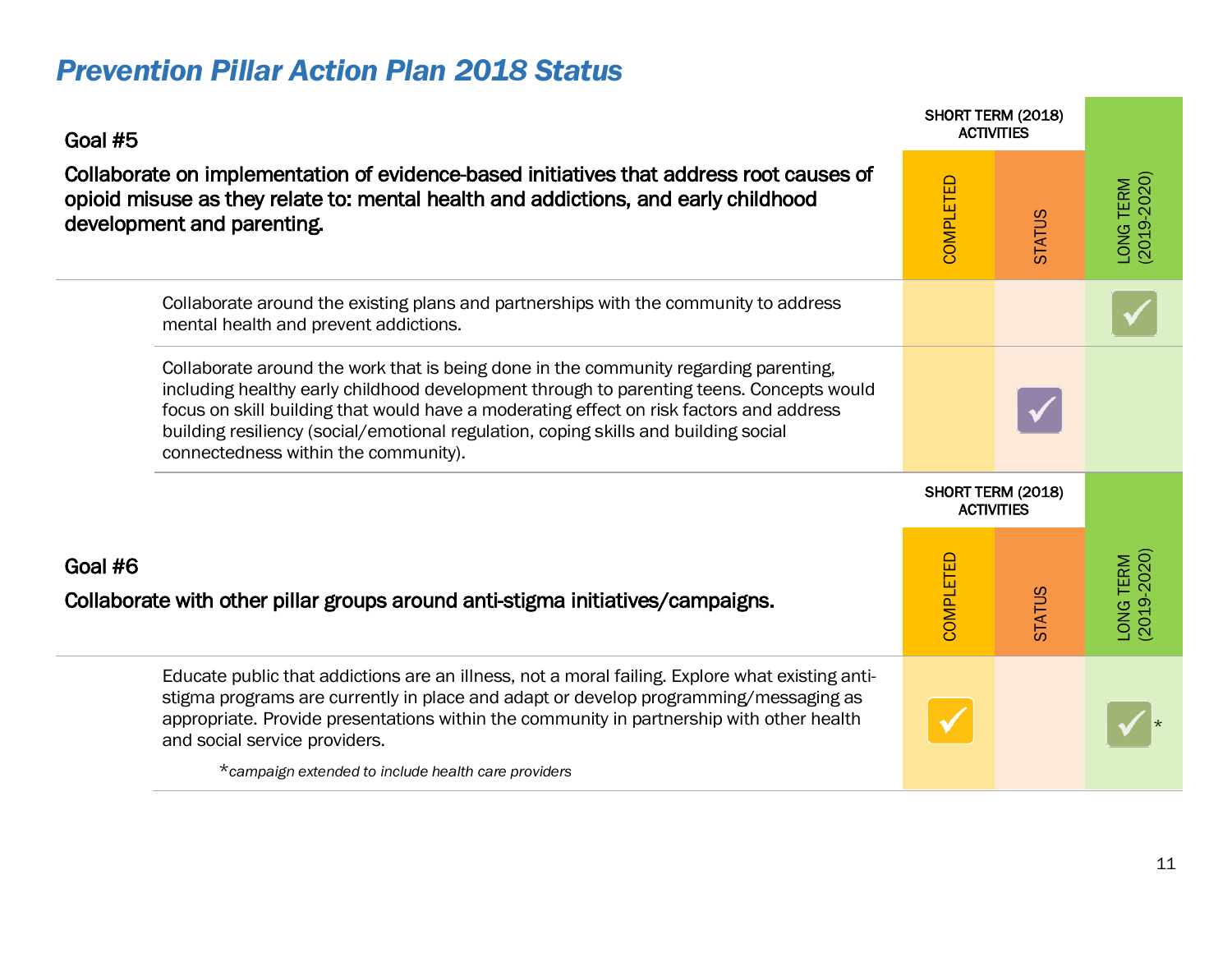### *Treatment Pillar Action Plan 2018 Status*

|                                                                                             | SHORT TERM (2018)<br><b>ACTIVITIES</b>                                                                                                                             |           |               |                          |
|---------------------------------------------------------------------------------------------|--------------------------------------------------------------------------------------------------------------------------------------------------------------------|-----------|---------------|--------------------------|
| Goal $#1$<br>Increase awareness of existing resources for treatment of opioid use disorder. |                                                                                                                                                                    | COMPLETED | <b>STATUS</b> | LONG TERM<br>(2019-2020) |
|                                                                                             | Develop survey to determine current knowledge base and educational needs of primary care<br>providers regarding opioid use disorders.                              |           |               |                          |
|                                                                                             | Develop information package on the topics of RAAM, META:PHI, and ECHO (Extensions for<br>Community Health care Outcomes) for primary care providers in the region. |           |               |                          |
| treatment.                                                                                  | Develop a North Simcoe Muskoka-specific resource guide for clinicians re: addiction                                                                                |           |               |                          |
|                                                                                             | Determine one central web link for all opioid use disorder treatment resource information.                                                                         |           |               |                          |
|                                                                                             | Determine distribution plan for opioid use disorder treatment information packages.                                                                                |           |               |                          |
|                                                                                             | Create a webinar on treatment of opioid use disorder.                                                                                                              |           |               |                          |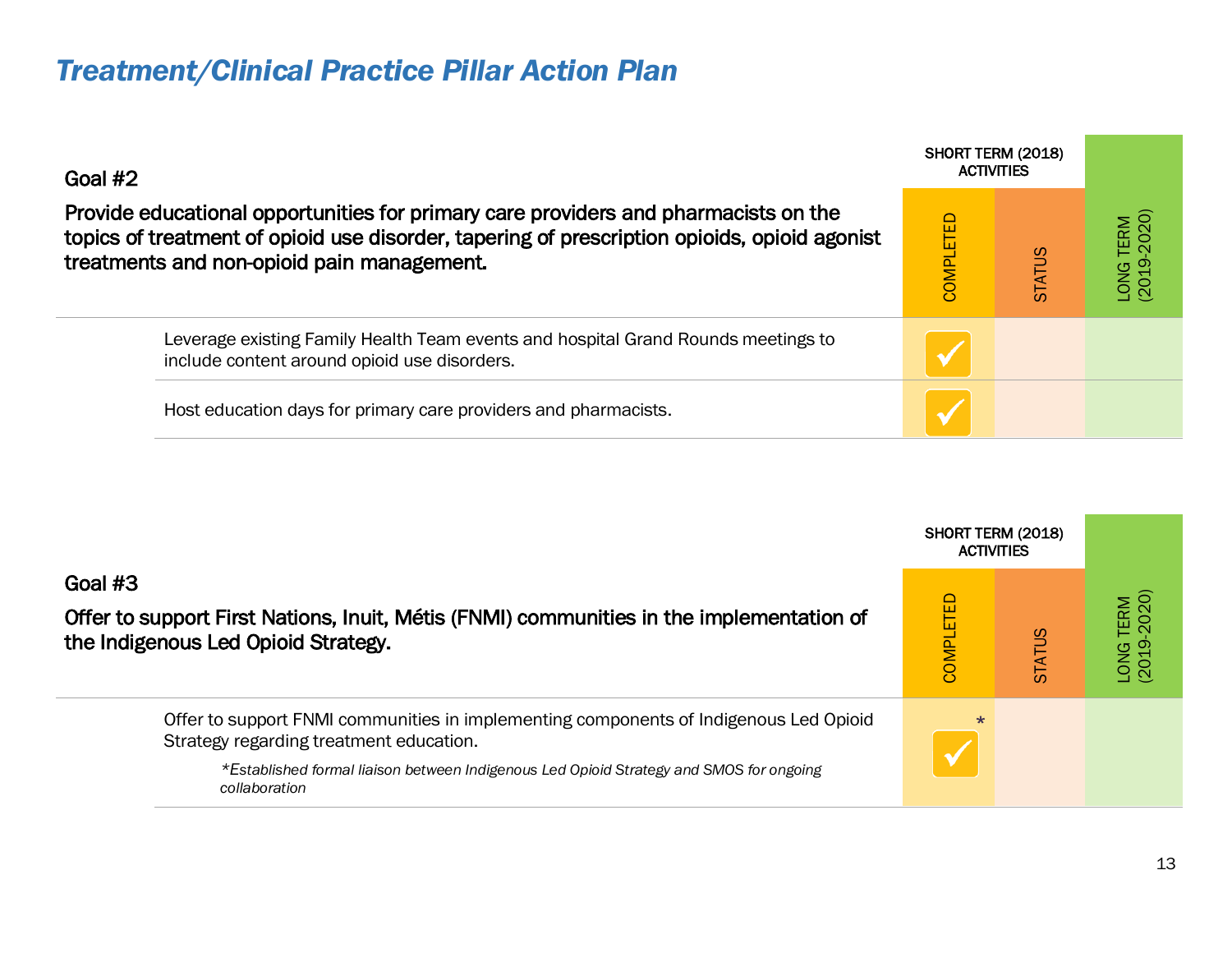## *Treatment/Clinical Practice Pillar Action Plan*

|                                                                                      |                                                                                                                                               | <b>ACTIVITIES</b> | SHORT TERM (2018) |                          |
|--------------------------------------------------------------------------------------|-----------------------------------------------------------------------------------------------------------------------------------------------|-------------------|-------------------|--------------------------|
| Goal #4<br>Facilitate local mentorships between addiction medicine and primary care. |                                                                                                                                               | COMPLETED         | <b>STATUS</b>     | LONG TERM<br>(2019-2020) |
|                                                                                      | Survey to capture how many primary care providers are aware of and participate in Medical<br>Mentoring for Addiction and Pain (MMAP) network. |                   |                   |                          |
|                                                                                      | Develop a short information package on MMAP network.                                                                                          |                   |                   |                          |
|                                                                                      | Develop local META:PHI portal.                                                                                                                |                   |                   |                          |
|                                                                                      |                                                                                                                                               | <b>ACTIVITIES</b> | SHORT TERM (2018) |                          |
| Goal #5                                                                              | Improve timely access to addiction treatments throughout the North Simcoe Muskoka<br><b>Local Health Integration Network.</b>                 | COMPLETED         | <b>STATUS</b>     | 2019-2020<br>ONG TERM    |
|                                                                                      | Implement a regional RAAM program delivered over multiple sites.                                                                              |                   |                   |                          |
|                                                                                      | Increase the number of community addiction counsellors throughout NSM LHIN.                                                                   |                   |                   |                          |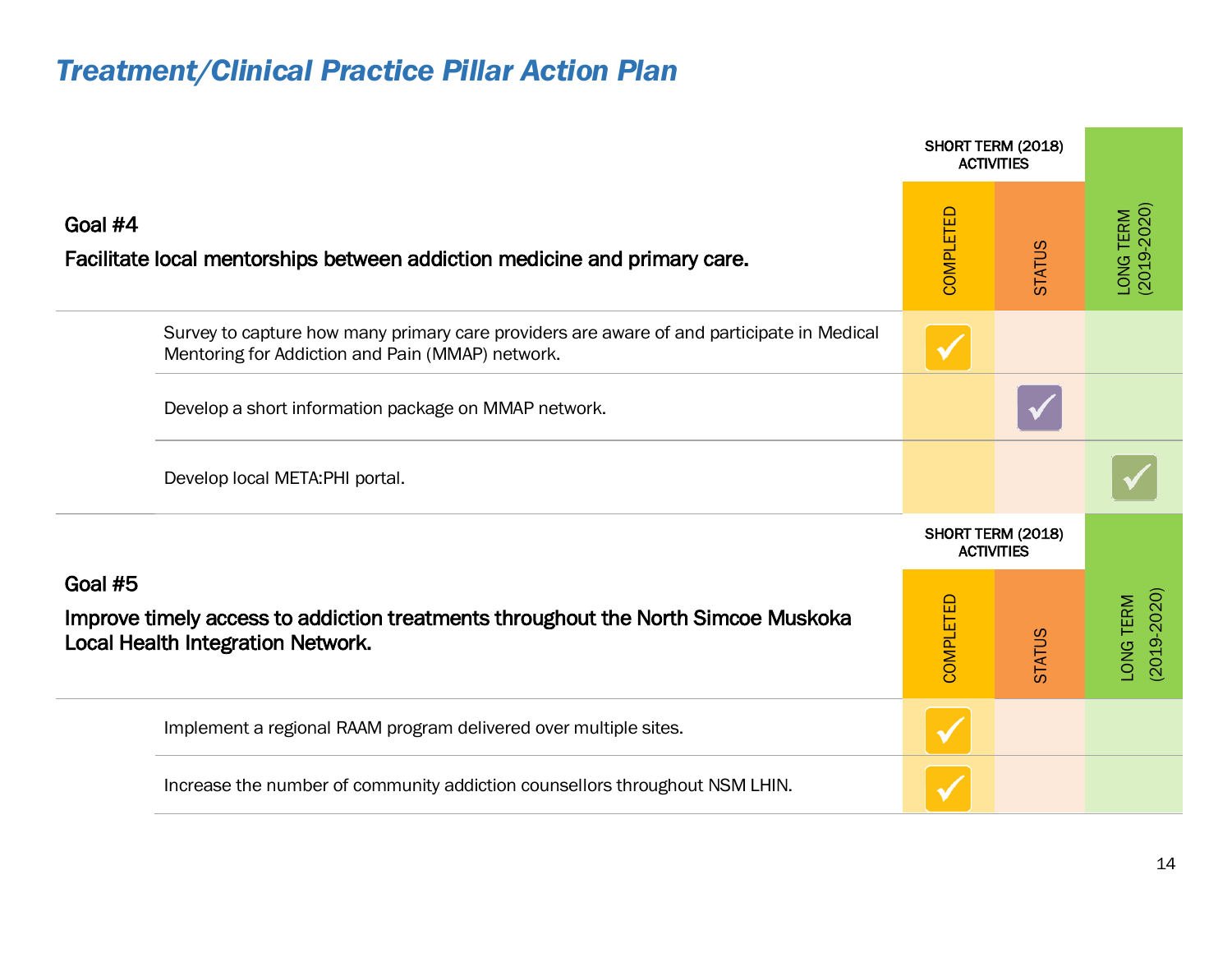## *Treatment/Clinical Practice Pillar Action Plan*

|                                                                                                                                                       |                  | SHORT TERM (2018)<br><b>ACTIVITIES</b> |                          |
|-------------------------------------------------------------------------------------------------------------------------------------------------------|------------------|----------------------------------------|--------------------------|
| Goal #6<br>Improve access to interdisciplinary chronic pain treatment.                                                                                | <b>COMPLETED</b> | <b>STATUS</b>                          | LONG TERM<br>(2019-2020) |
| Increase regional access to non-pharmacologic pain modalities working with primary care<br>teams - leverage possible expansion of provincial funding. |                  |                                        |                          |
| Investigate increasing provision of "Chronic Pain Self-Management" courses throughout<br>NSM LHIN.                                                    |                  |                                        |                          |

|                                                                                                                                       |                        | SHORT TERM (2018)<br><b>ACTIVITIES</b> |                                        |
|---------------------------------------------------------------------------------------------------------------------------------------|------------------------|----------------------------------------|----------------------------------------|
| Goal $#7$ :<br>Improve management of Neonatal Abstinence Syndrome.                                                                    | 믑<br>冚<br><b>COMPL</b> | <b>ATUS</b><br>ದ                       | <b>TERM</b><br>-2020)<br>LONG<br>(2019 |
| Establish team-based obstetrical and neonatal care pathways for expectant mothers who are<br>using opioids or opioid agonist therapy. |                        |                                        |                                        |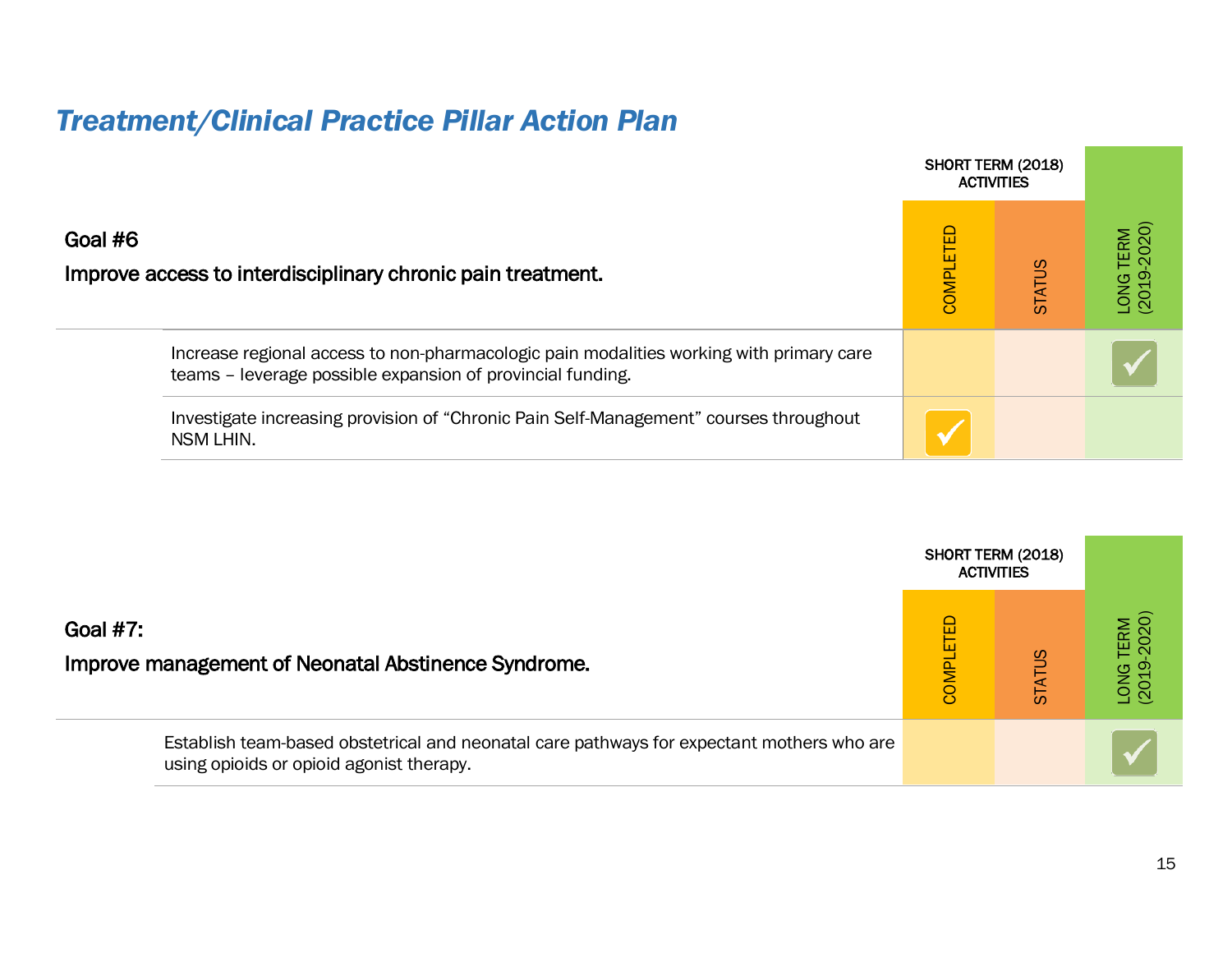#### *Harm Reduction Action Plan 2018 Status*

|                                                                                                                                                                                                                                                                   | SHORT TERM (2018)<br><b>ACTIVITIES</b> |               |                          |
|-------------------------------------------------------------------------------------------------------------------------------------------------------------------------------------------------------------------------------------------------------------------|----------------------------------------|---------------|--------------------------|
| Goal $#1$<br>Increase awareness of harm reduction strategies for people who use illicit and<br>prescription opioids.                                                                                                                                              | <b>COMPLETED</b>                       | <b>STATUS</b> | LONG TERM<br>(2019-2020) |
| Distribute resources to partner agencies, organizations and businesses regarding naloxone,<br>how to recognize the signs of an opioid overdose, how to assist a person experiencing<br>opioid overdose and strategies to decrease the risk of an opioid overdose. |                                        |               |                          |
| Utilize the SMOS website to share information listed above including GIS mapping on harm<br>reduction services available in the communities.                                                                                                                      |                                        |               |                          |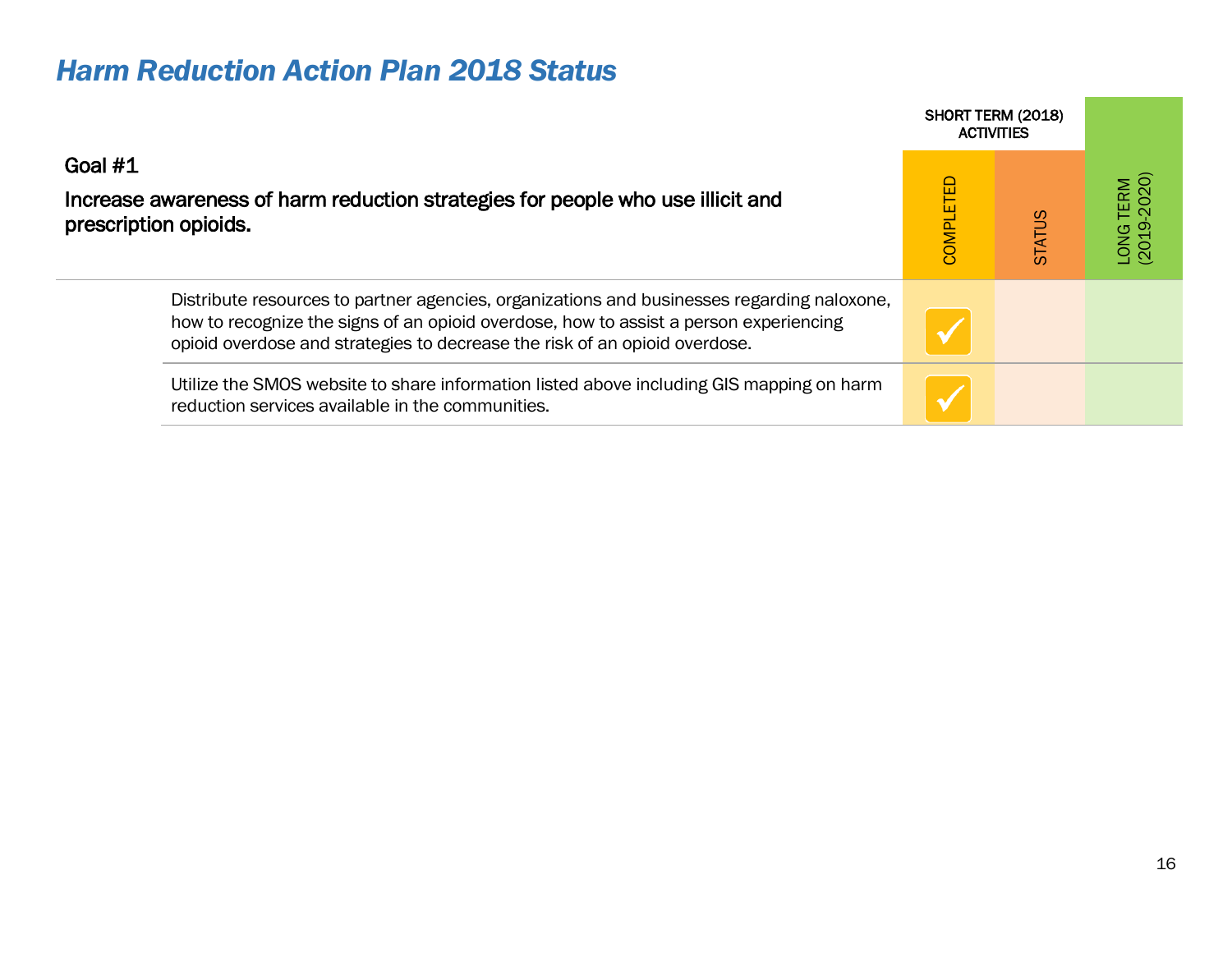## *Harm Reduction Action Plan 2018 Status*

|                                                                                                                                                                                                                     | SHORT TERM (2018)<br><b>ACTIVITIES</b> |               |                          |
|---------------------------------------------------------------------------------------------------------------------------------------------------------------------------------------------------------------------|----------------------------------------|---------------|--------------------------|
| Goal $#2$<br>Increase naloxone distribution by area pharmacies, community partner agencies serving<br>at-risk populations and local emergency rooms.                                                                | <b>COMPLETED</b>                       | <b>STATUS</b> | LONG TERM<br>(2019-2020) |
| Conduct outreach to pharmacists to determine if they are dispensing naloxone and provide<br>assistance to increase the percentage of pharmacies in Simcoe Muskoka participating in<br>the Ontario Naloxone Program. |                                        |               |                          |
| Roll out the next phase of the Ontario Naloxone Program as directed by the MOHLTC to<br>eligible community partner agencies (approx. 25).                                                                           |                                        |               |                          |
| Work with MOHTLC to expand opportunities to provide hospitals with naloxone for patients<br>to take home following ED visit for opioid overdose.                                                                    |                                        |               |                          |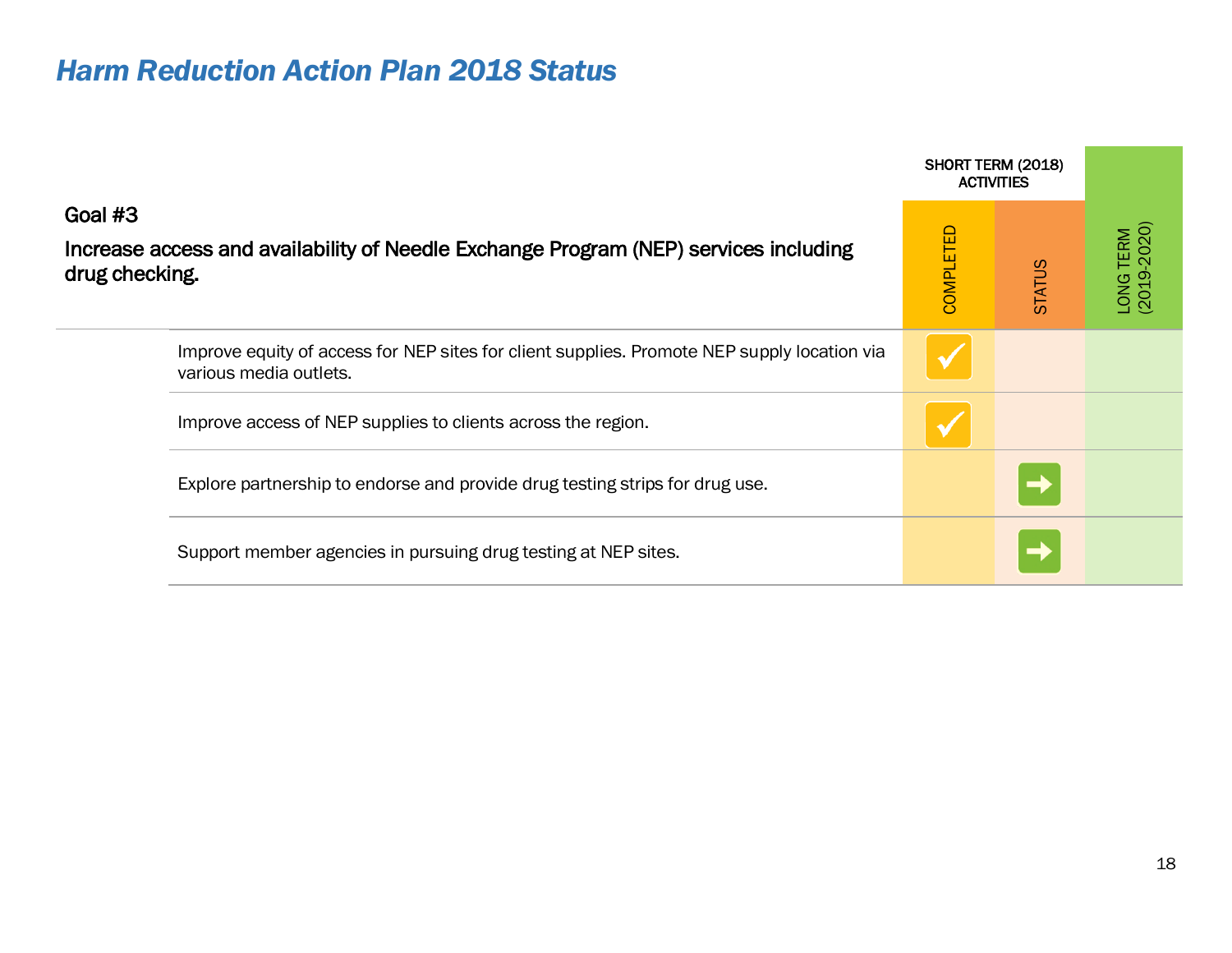### *Harm Reduction Action Plan 2018 Status*

|                                                                                                                                                                                                                                                                                                                                                                                                                                                                                                                                                                                                                                                                                                                                                                                                                                                                                     | <b>ACTIVITIES</b> | SHORT TERM (2018) |                              |
|-------------------------------------------------------------------------------------------------------------------------------------------------------------------------------------------------------------------------------------------------------------------------------------------------------------------------------------------------------------------------------------------------------------------------------------------------------------------------------------------------------------------------------------------------------------------------------------------------------------------------------------------------------------------------------------------------------------------------------------------------------------------------------------------------------------------------------------------------------------------------------------|-------------------|-------------------|------------------------------|
| Goal #4<br>Increase access to overdose prevention sites (OPS) and supervised consumption sites<br>(SCS) in the region.                                                                                                                                                                                                                                                                                                                                                                                                                                                                                                                                                                                                                                                                                                                                                              | COMPLETED         | <b>STATUS</b>     | LONG TERM<br>(2019-<br>2020) |
| Apply for Overdose Prevention Site:<br>• Based on data related to overdose ED visits and deaths for the region. Explore options for<br>overdose prevention sites starting with Barrie and then the other communities in the region with<br>demonstrated need.<br>• Complete OPS application once lead, co-lead applicants and location are determined for the<br>community.<br>• Engage local police, municipalities and other stakeholders.<br>• Refer to other provincial OPSs for support with policies and procedures for the operation of OPS.<br>• Provide community awareness/engagement opportunities around the OPS.                                                                                                                                                                                                                                                       | $\star$           |                   |                              |
| *An OPS application for Barrie was submitted in 2018 but is no longer valid due to a change in provincial<br>government policy.<br><b>Explore Supervised Consumption Site:</b><br>• Determine feasibility of creating a supervised consumption site(s).<br>• Conduct community needs assessment and consultations, to determine need.<br>• If supported by needs assessment and municipal endorsement, initiate process of approval from<br>Health Canada and the Ministry of Health and Long Term Care for a supervised consumption<br>site/consumption and treatment service (action modified from original SMOS Action Plan to<br>reflect MOHLTC Application Guidelines from Oct. 2018)<br>• Refer to other provincial SCSs for support with policies and procedures for the operation of SCS.<br>• Host community forums to educate and gather feedback from the public on SCS. |                   |                   |                              |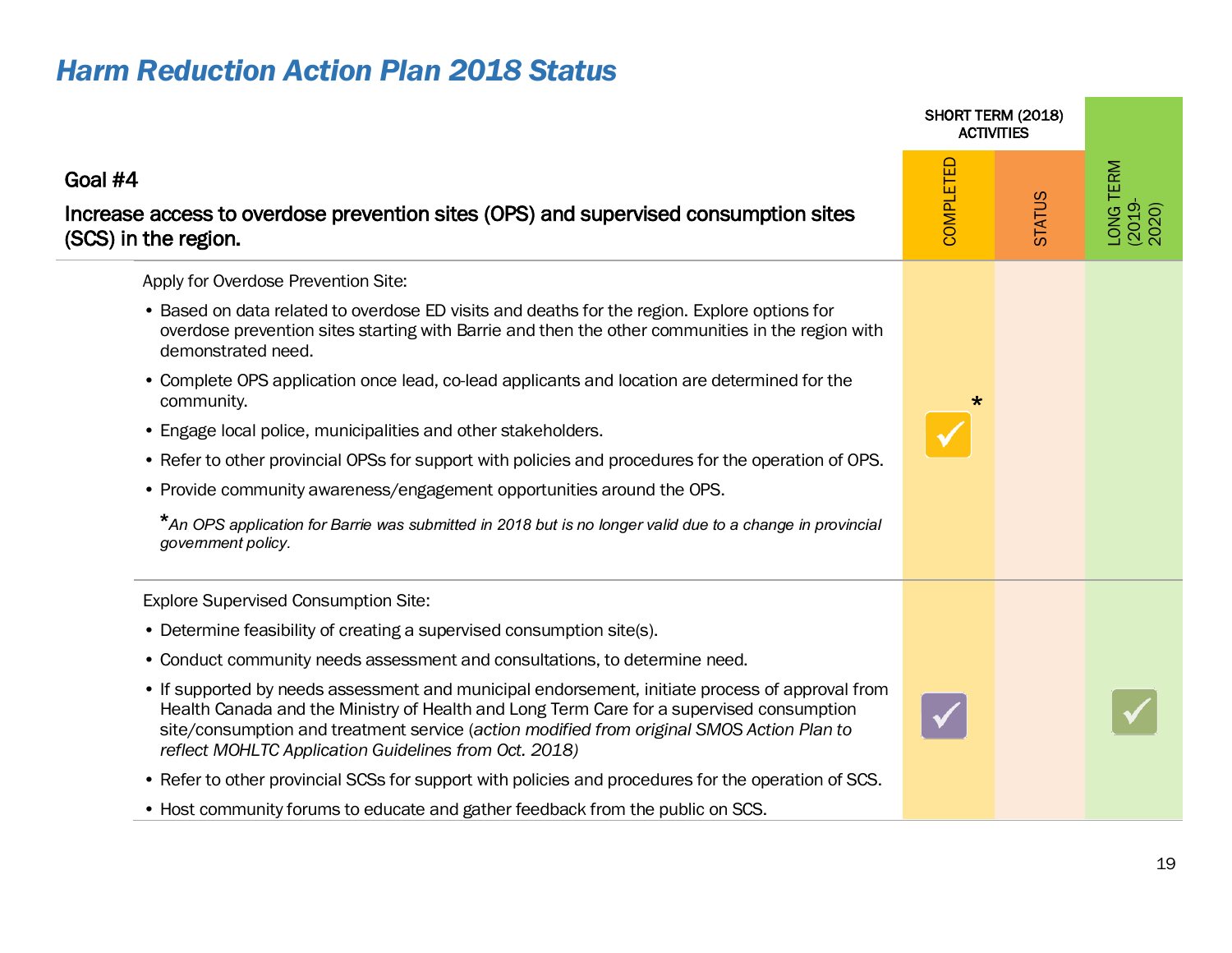#### **2018 Achievement Highlights**

It is too early to tell whether the activities undertaken by SMOS in 2018 have had an impact on the number of opioid-related deaths and harms in the community. Preliminary data for opioid-related deaths for the first nine months of 2018 is encouraging in comparison to 2017 (see Simcoe Muskoka District Health Unit website), however it remains at a highly concerning level. The SMOS Steering Committee will continue to monitor this data as well as other indicators to assess and evaluate progress (see Appendix A).

What we do know is that important results are being achieved by having people from different sectors come together to work collaboratively on solutions, as shown in the activity highlights below. For more highlights please see http://PreventOD.ca

Opioid-related media stories in print/online, TV and radio



19

Videos to reduce stigma at YouTube SMDHU site. 79,961 views from October to December 2018

**Needle Exchange Sites** Increased access to safe **supplies** 

People filled out the **Lived Experience** Survey





Naloxone Kits distributed - 5,567 by pharmacies and 1,620 by health agencies

7.187

**5.00 Posters distributed**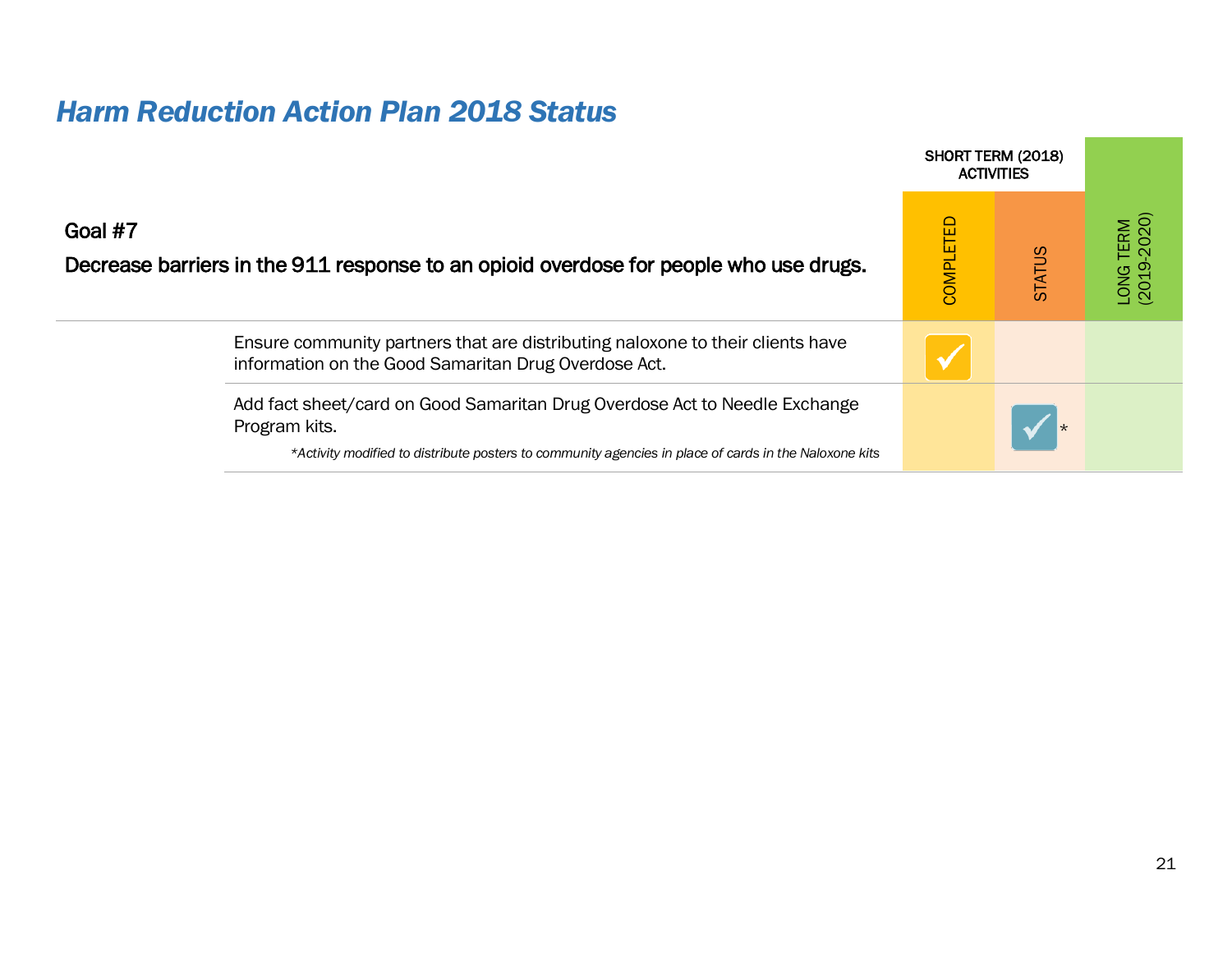## *Enforcement Action Plan 2018 Status*

|                                                                                                                                                                                                                                                                                                                                         |           | SHORT TERM (2018)<br><b>ACTIVITIES</b> |                          |
|-----------------------------------------------------------------------------------------------------------------------------------------------------------------------------------------------------------------------------------------------------------------------------------------------------------------------------------------|-----------|----------------------------------------|--------------------------|
| Goal $#1$ :<br>Increase communication across law enforcement agencies in order to identify and target<br>those individuals who manufacture and distribute opioids.                                                                                                                                                                      | COMPLETED | <b>STATUS</b>                          | LONG TERM<br>(2019-2020) |
| Develop a consistent law enforcement approach to investigating overdoses.                                                                                                                                                                                                                                                               |           |                                        |                          |
| Increase the sharing of timely intelligence across all law enforcement through the<br>development of an intelligence working group to identify opioid traffickers in the<br>Simcoe Muskoka region.                                                                                                                                      |           |                                        |                          |
| Develop and implement a Simcoe Muskoka law enforcement opioid education<br>seminar. Partners to include Ontario Provincial Police, Barrie Police Services, South<br>Simcoe Police Service, First Nations Police Services, Canadian Forces Base Borden,<br>Ministry of Natural Resources and Forestry, Municipal Bylaw Enforcement, etc. |           |                                        |                          |
| *Law Enforcement officers participated in multiple education seminars that were available in 2018.<br>These seminars also included other stakeholders. This allowed for collaborative education between<br>Enforcement and other sectors.                                                                                               |           |                                        |                          |
| Share educational opportunities for law enforcement and first responder partners.                                                                                                                                                                                                                                                       |           |                                        |                          |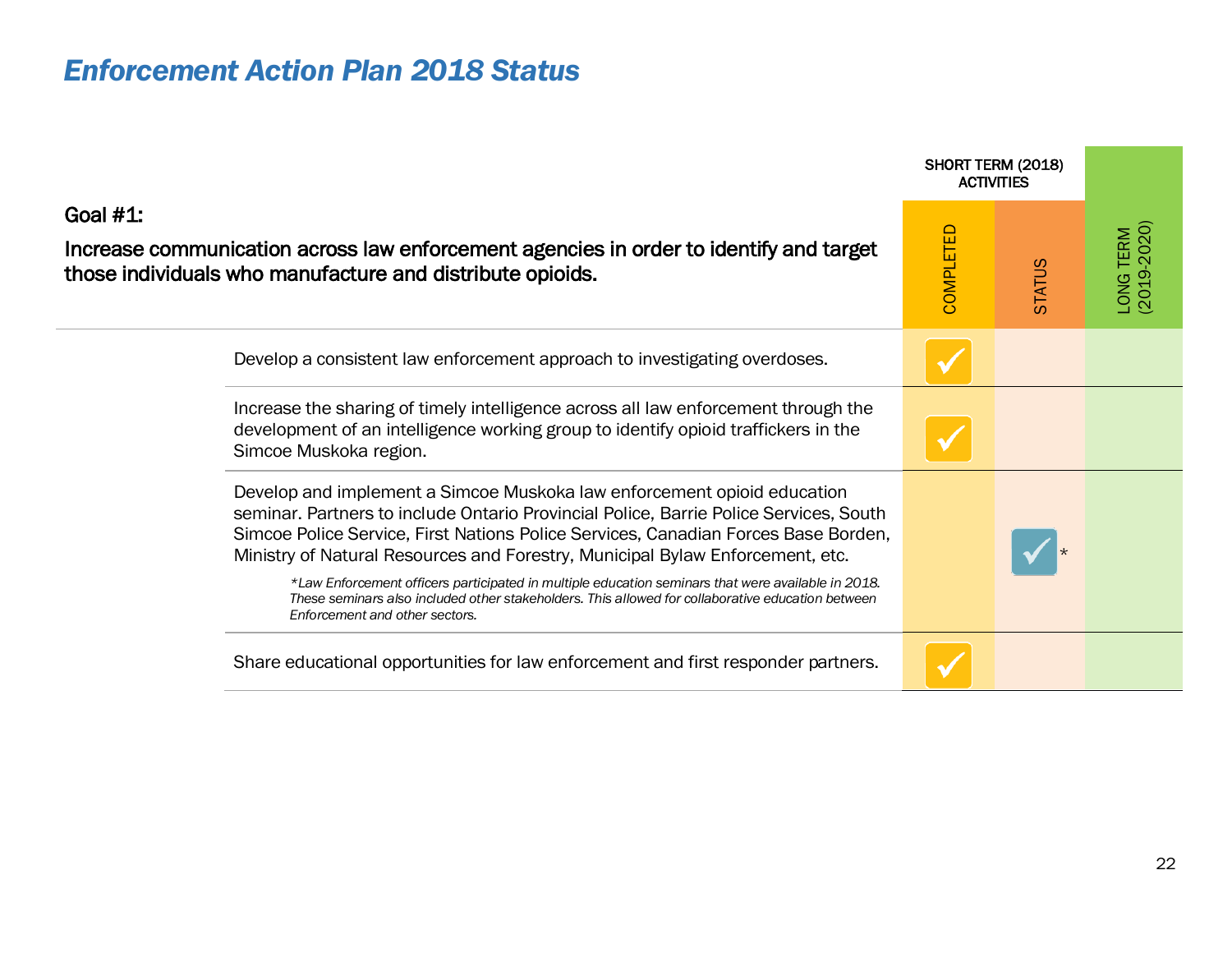## *Enforcement Action Plan 2018 Status*

|                                                                                                                                                                                                             | SHORT TERM (2018)<br><b>ACTIVITIES</b> |               |                          |
|-------------------------------------------------------------------------------------------------------------------------------------------------------------------------------------------------------------|----------------------------------------|---------------|--------------------------|
| Goal #2:<br>Reduce the supply of illicit opioids in the Simcoe/Muskoka area through a cohesive<br>enforcement strategy.                                                                                     | COMPLETED                              | <b>STATUS</b> | LONG TERM<br>(2019-2020) |
| Provide targeted enforcement based on timely intelligence.                                                                                                                                                  |                                        |               |                          |
| Develop a process to communicate timely opioid information to the community<br>such as new substances being seen on the streets, etc.                                                                       |                                        |               |                          |
| Collaborate to raise public awareness on dangers of recreational opioid use (Drug<br>Abuse Resistance Education (DARE) and Values, Influences and Peers (VIP)<br>Programs for general public and students). |                                        |               |                          |
| Promote Drug Take Back day as a way to raise awareness of returning unused<br>prescription opioids.                                                                                                         |                                        |               |                          |
| Continue to engage Crimestoppers on initiatives for individuals to call in<br>information on suspected dealers.                                                                                             |                                        |               |                          |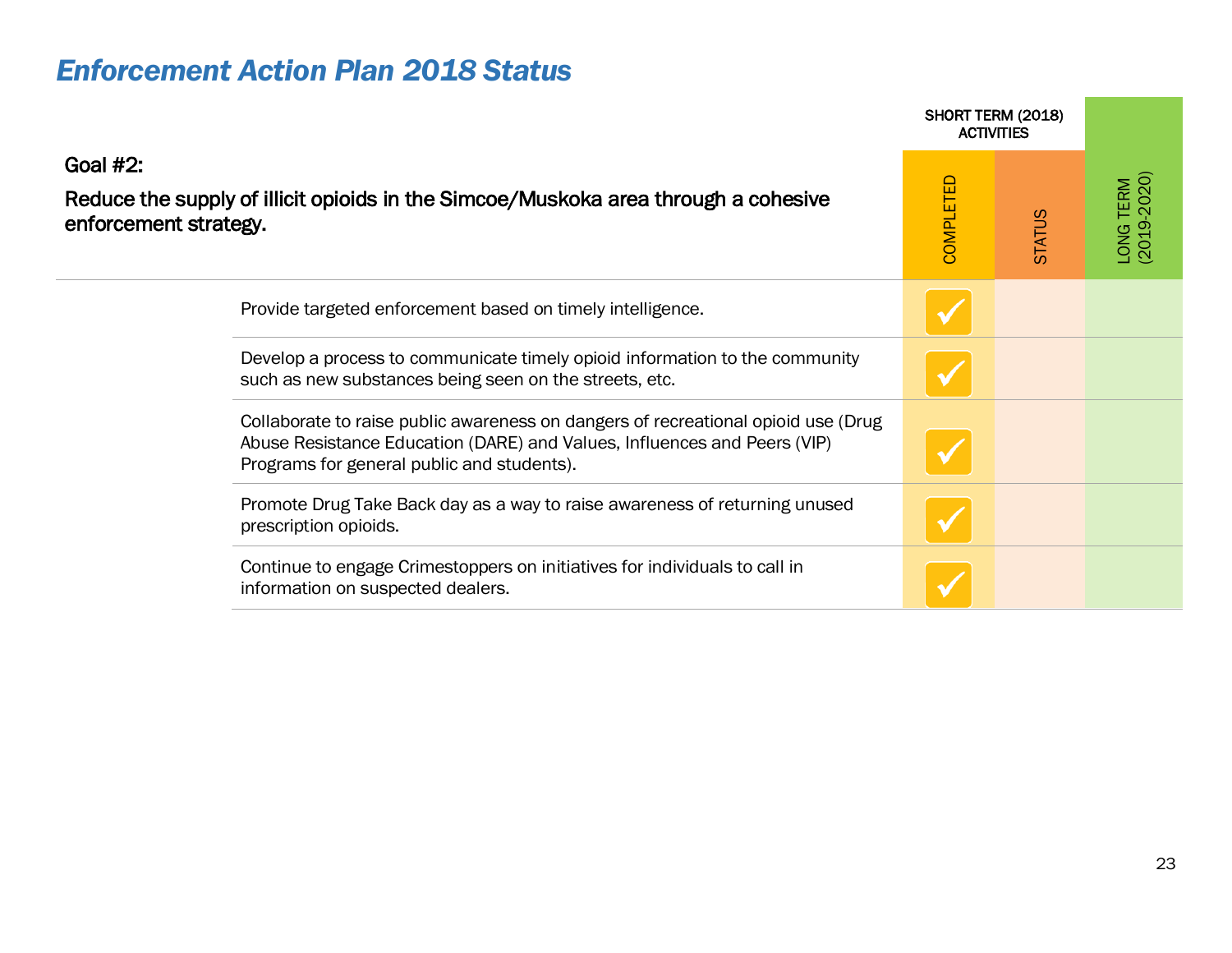| Goal #1                                                                                                                                                                                 |           | SHORT TERM (2018)<br><b>ACTIVITIES</b> |                          |
|-----------------------------------------------------------------------------------------------------------------------------------------------------------------------------------------|-----------|----------------------------------------|--------------------------|
| Foster ongoing, comprehensive situational awareness for the Simcoe and Muskoka<br>Emergency Response Committee of current issues related to opioid abuse, misuse and<br>addiction.      | COMPLETED | <b>STATUS</b>                          | LONG TERM<br>(2019-2020) |
| Lead the development of a shared Simcoe Muskoka Opioid Strategy website.                                                                                                                |           |                                        |                          |
| Adapt the Simcoe Muskoka Vulnerable Populations Plan to add an opioid specific<br>protocol.<br>*The Simcoe Muskoka VPP Notification Protocol is utilized for opioid-related emergencies | $\star$   |                                        |                          |
| Utilize the Simcoe County Daily Emergency Situation Centre (DESC) as an<br>information repository and portal.                                                                           |           |                                        |                          |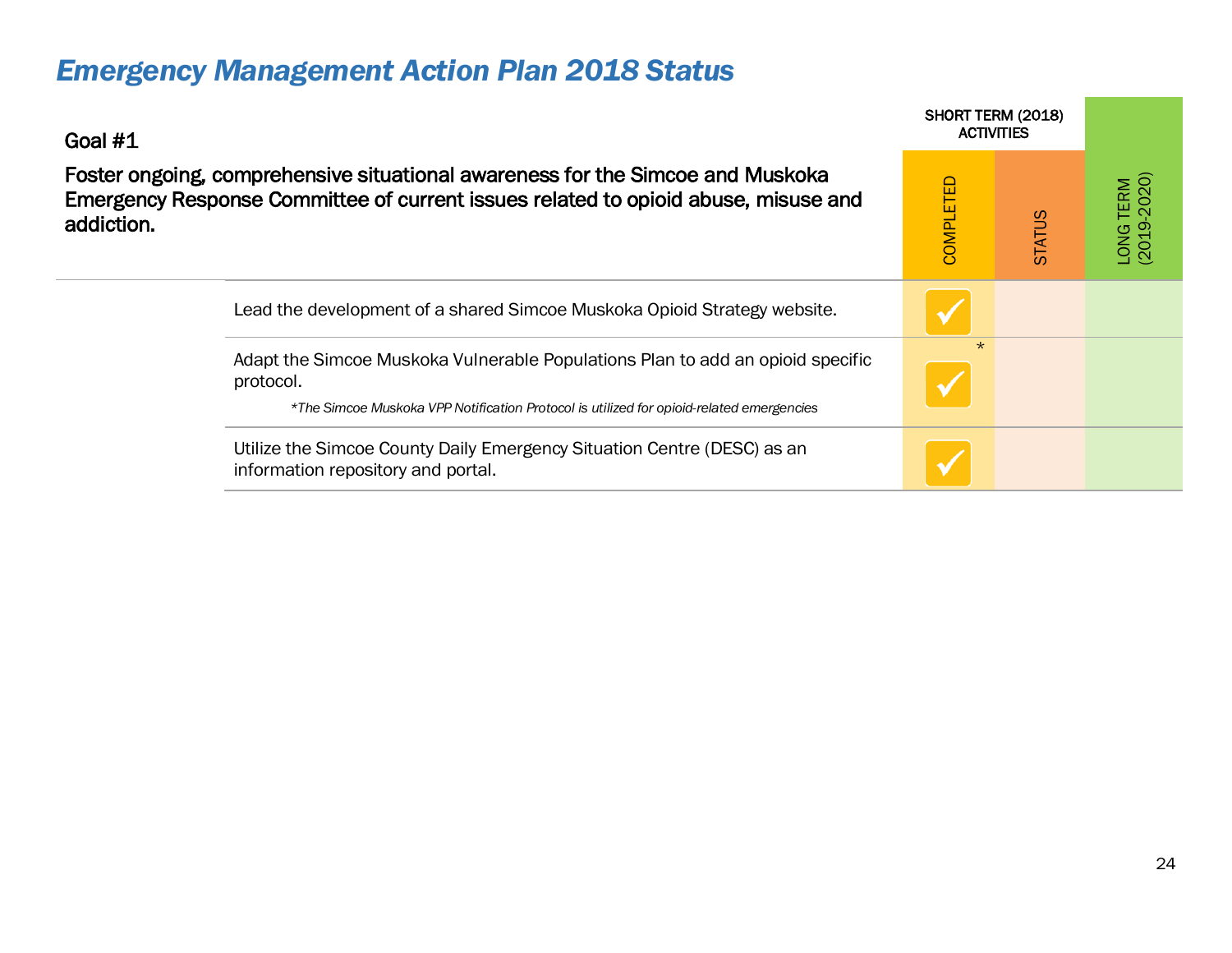#### Goal #2: Enable surveillance for timely alerting about, and response to, opioid overdose outbreaks. SHORT TERM (2018) **ACTIVITIES** COMPL ETED STATUS Develop/document an emergency management plan for opioid overdose outbreak events. Collaborate with Data and Evaluation, and Enforcement Pillars to determine appropriate and realistic triggers based on real-time data, as well as key indicators. Collaborate with other pillars to develop an early-warning system, based on Ontario's Opioid Overdose Early Warning Framework.

# *Emergency Management Action Plan 2018 Status*

LONG TERM (2019-2020)

LONG TERM<br>(2019-2020)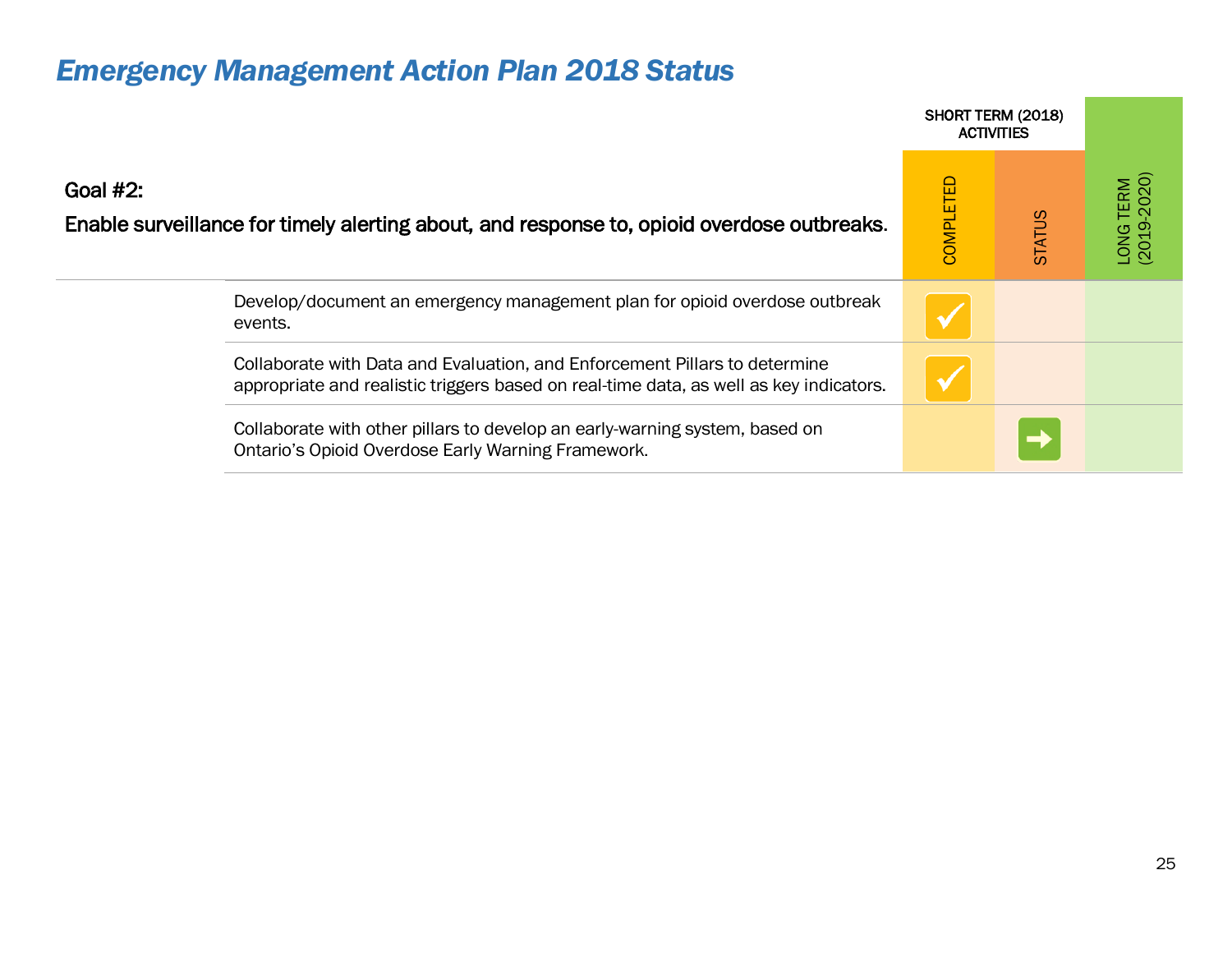|                                                                                                                                                                                                                                                                                                                                                                                   | SHORT TERM (2018)<br><b>ACTIVITIES</b> |               |                          |
|-----------------------------------------------------------------------------------------------------------------------------------------------------------------------------------------------------------------------------------------------------------------------------------------------------------------------------------------------------------------------------------|----------------------------------------|---------------|--------------------------|
| Goal #3                                                                                                                                                                                                                                                                                                                                                                           |                                        |               |                          |
| Ensure a constant state of readiness to respond to and to facilitate a coordinated<br>response to complex events of opioid overdose outbreaks (multi-person or multi-site).                                                                                                                                                                                                       | <b>COMPLETED</b>                       | <b>STATUS</b> | LONG TERM<br>(2019-2020) |
| Apply a hazard-specific incident management framework.                                                                                                                                                                                                                                                                                                                            |                                        |               |                          |
| Leverage existing plans, such as the Simcoe Muskoka Vulnerable Populations Plan,<br>the Simcoe Muskoka Surge Planning Tool, and the Simcoe Muskoka Alternate<br>Assessment & Treatment Centre Plan, and the Simcoe Muskoka Mental Health<br>Surge Plan, Paramedic Services (Simcoe & Muskoka) Mass Casualty Incident<br>Response Plan, and the Simcoe Muskoka Mass Fatality Plan. |                                        |               |                          |
| Explore a phased response.                                                                                                                                                                                                                                                                                                                                                        |                                        |               |                          |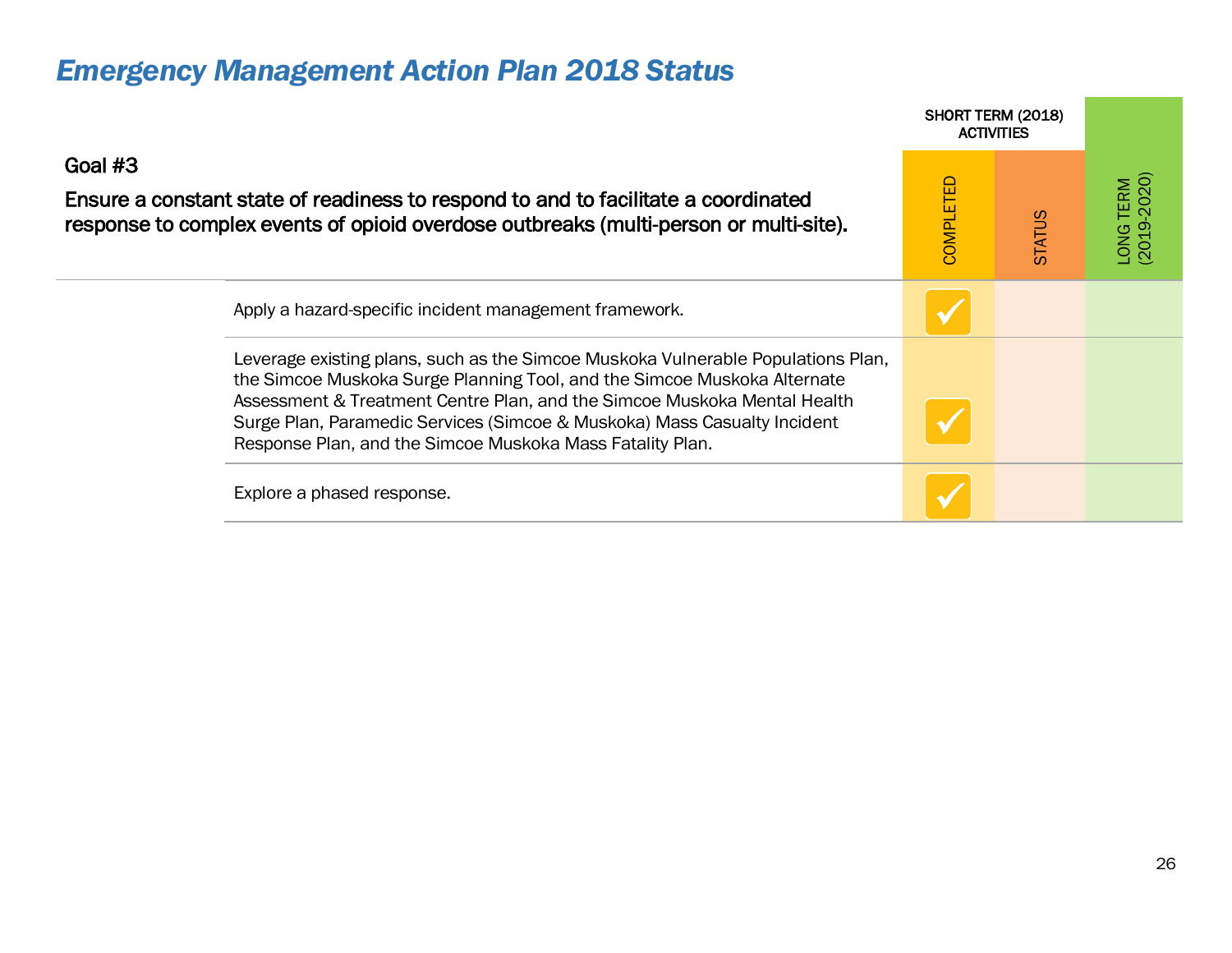|                                                                                                |           | SHORT TERM (2018)<br><b>ACTIVITIES</b> |                          |
|------------------------------------------------------------------------------------------------|-----------|----------------------------------------|--------------------------|
| Goal #4<br>Support timely coordinated communications among key stakeholders and to the public. | COMPLETED | <b>STATUS</b>                          | LONG TERM<br>(2019-2020) |
| Leverage existing emergency management communications tools.                                   |           |                                        |                          |
| Develop new communications algorithms as needed.                                               |           |                                        |                          |
| Apply existing emergency phase system for increasing levels of response.                       |           |                                        |                          |

|                                                                                                                                                                    |           | SHORT TERM (2018)<br><b>ACTIVITIES</b> |                                 |
|--------------------------------------------------------------------------------------------------------------------------------------------------------------------|-----------|----------------------------------------|---------------------------------|
| Goal #5<br>Collaborate on activities related to opioid overdose outbreaks which may include<br>prevention, harm reduction, treatment and enforcement.              | COMPLETED |                                        | TERM<br>-2020)<br>LONG<br>(2019 |
| Collaborate with the leads of the Prevention, Treatment/Clinical Practice, Harm<br>Reduction and Enforcement Pillars to identify potential points of intersection. |           |                                        |                                 |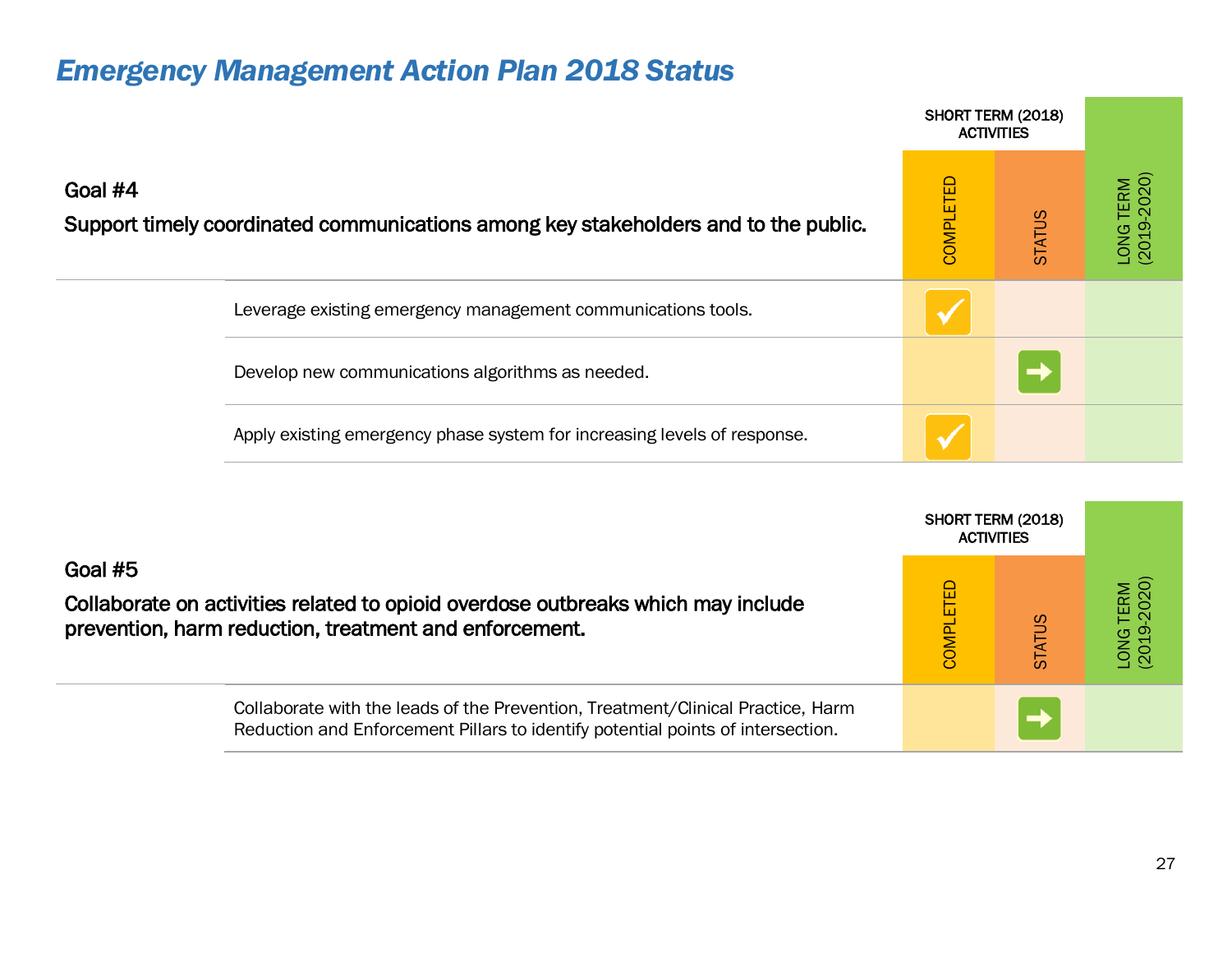|                                    |                                                                                                                                    |           | SHORT TERM (2018)<br><b>ACTIVITIES</b> |                          |
|------------------------------------|------------------------------------------------------------------------------------------------------------------------------------|-----------|----------------------------------------|--------------------------|
| Goal #6<br>continuous improvement. | Facilitate timely after-action review following a coordinated response for the purposes of                                         | COMPLETED | $^{20}$                                | LONG TERM<br>(2019-2020) |
|                                    | Adapt existing practices for after-action review established by the Simcoe and<br>Muskoka Emergency Management Program Committees. |           |                                        |                          |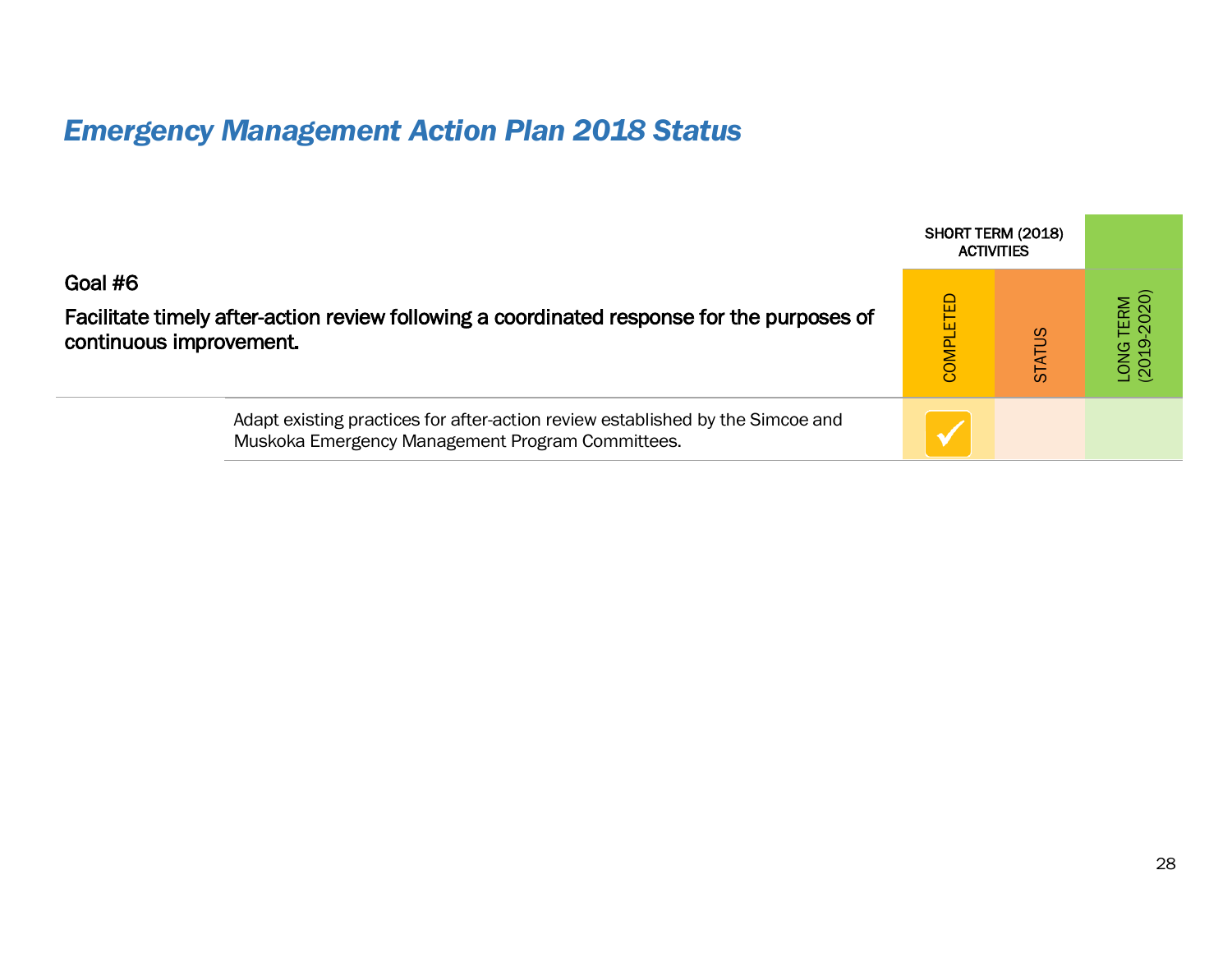# Simcoe Muskoka Opioid Strategy Steering Committee

#### *Co-Chairs*

**Dr. Lisa Simon** Simcoe Muskoka District Health Unit

**Dr. Rebecca Van Iersel** North Simcoe Muskoka Local Health Integration Network

#### *Members*

**April Hawke** *Co-lead Harm Reduction Pillar* Central North Correctional Centre

**Caitlin Bahen** North Simcoe Muskoka Local Health Integration Network

**Cathy Clark (2018), Colleen Simpson (2019-2020)** *Lead Emergency Management Pillar* County of Simcoe

**Charlene McDonald** Simcoe Muskoka District Health Unit

**Chris Brens** North Simcoe Muskoka Local Health Integration Network

**Claudia Swoboda-Geen** *Co-lead Prevention Pillar* Simcoe Muskoka District Health Unit **Janice Greco** Simcoe Muskoka District Health Unit

**Jim Walker** *Co-lead Enforcement Pillar* Ontario Provincial Police

**Karyn Baker** *Co-lead Prevention Pillar* Georgian College

**Kelly Lowther** *Lead Data and Evaluation Pillar* North Simcoe Muskoka Local Health Integration Network

**Megan Williams** Simcoe Muskoka District Health Unit

**Meredith Fryia** *Lead Treatment/Clinical Practice Pillar* Canadian Mental Health Association

**Mia Brown** *Co-lead Harm Reduction Pillar* Simcoe Muskoka District Health Unit

**Susan Lalonde Rankin** *Liaison to North Simcoe Muskoka Local Health Integration Network, Mental Health and Addictions Committee* Waypoint Centre for Mental Health Care

**Sue Thorburn** *Co-lead Enforcement Pillar* Ontario Provincial Police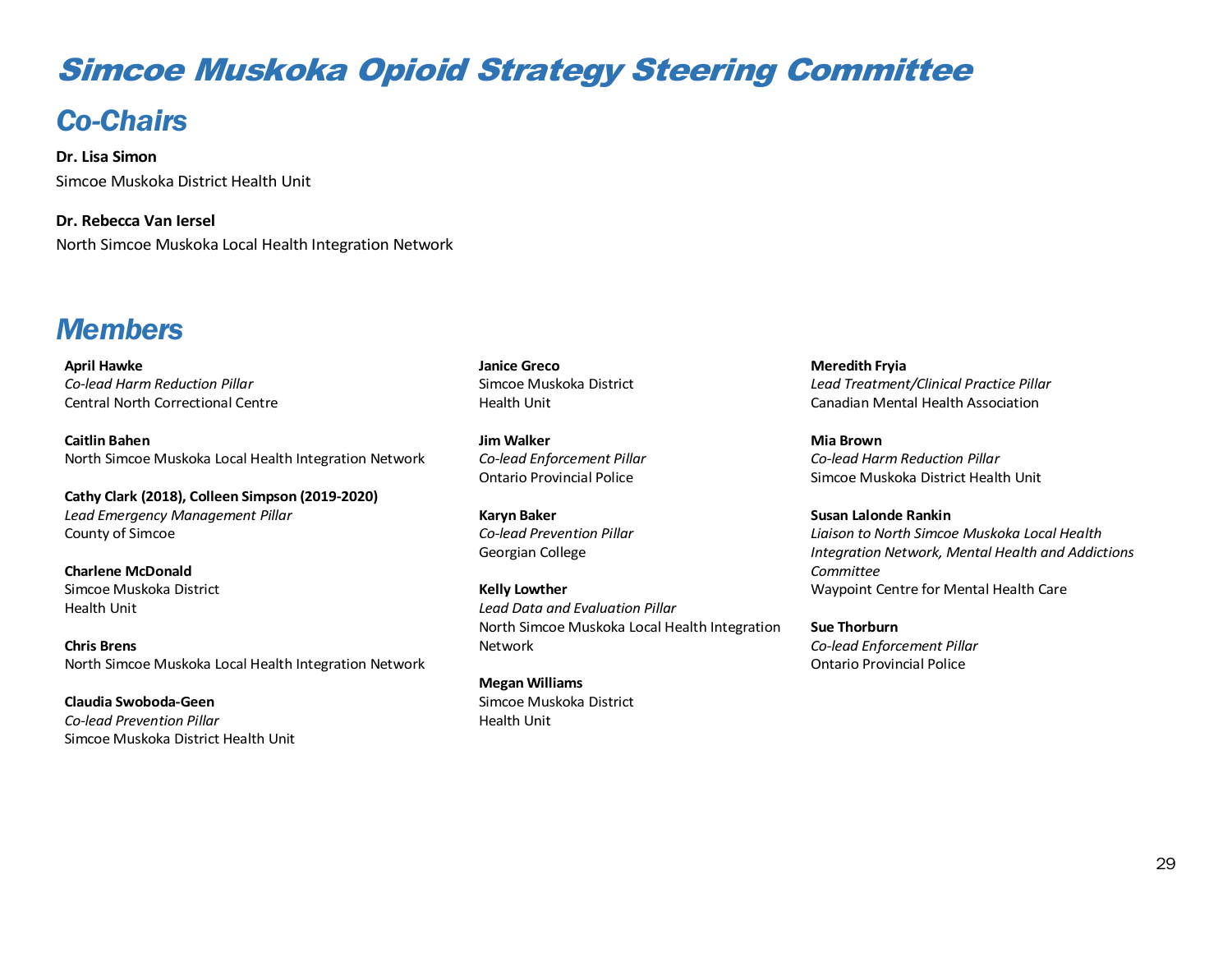## *Appendix A Simcoe Muskoka Opioid Strategy Scorecard*

#### **CY 2018**

CY = Calendar Year (Jan

to Dec)

FY = Fiscal Year (Apr to

Mar)

|                                                                     | Reporting<br>Frequency | Intended<br><b>Direction</b> | Trending<br><b>Direction</b> |      |      | Most Recent 4 Periods of Reported<br><b>Data</b> |      | Latest<br>Available<br><b>Data</b> | Provincial<br>Performance | <b>Narrative</b>                                                                                                                                                                                                                                                                                                                                                                                                                                                                                                                                                                              |
|---------------------------------------------------------------------|------------------------|------------------------------|------------------------------|------|------|--------------------------------------------------|------|------------------------------------|---------------------------|-----------------------------------------------------------------------------------------------------------------------------------------------------------------------------------------------------------------------------------------------------------------------------------------------------------------------------------------------------------------------------------------------------------------------------------------------------------------------------------------------------------------------------------------------------------------------------------------------|
| <b>Rate of Opioid Related</b><br>Deaths (per 100,000<br>Population) | Annual                 | ↓                            | ́↑                           | 6.3  | 8.0  | 8.3                                              | 14.3 | CY 2017                            | 8.9                       | These numbers are from the Interactive Opioid Tool produced by<br>Public Health Ontario. At this time, data for calendar year 2017 is<br>complete but there is only monthly data for calendar year 2018 and                                                                                                                                                                                                                                                                                                                                                                                   |
| # of Opioid Related<br>Deaths (crude number)                        | Annual                 | ↓                            | ́↑                           | 34   | 44   | 46                                               | 81   | CY 2017                            | 1265                      | data reporting ends at September 2018. Preliminary data for 2018<br>(January through September) indicates that the number of deaths<br>was lower in 2018 (56 probable or confirmed) when compared with<br>the 66 deaths observed from January through September in 2017.                                                                                                                                                                                                                                                                                                                      |
| Indicator                                                           | Reporting<br>Frequency | Intended<br><b>Direction</b> | Trending<br><b>Direction</b> |      |      | Most Recent 4 Periods of Reported<br><b>Data</b> |      | Latest<br>Available<br><b>Data</b> | Provincial<br>Performance |                                                                                                                                                                                                                                                                                                                                                                                                                                                                                                                                                                                               |
| Opioid Related ED Visit<br>Rate (Per 100,000<br>Population)         | Annual                 | ↓                            |                              | 31.7 | 37.5 | 48.6                                             | 77.2 | CY 2017                            | 54.6                      | These numbers are from the Interactive Opioid Tool produced by<br>Public Health Ontario. At this time, data for calendar year 2017 is<br>complete but there is only monthly data for calendar year 2018 and<br>data reporting ends at September 2018. Prior to 2017, there were<br>different reporting practices for opioid overdose so numbers prior to<br>2017 should be used with caution. Preliminary data by the Simcoe<br>Muskoka Health Unit for 2018 (full year) indicates that the number<br>of emergency visits was higher (by about one-third) in 2018 when<br>compared with 2017. |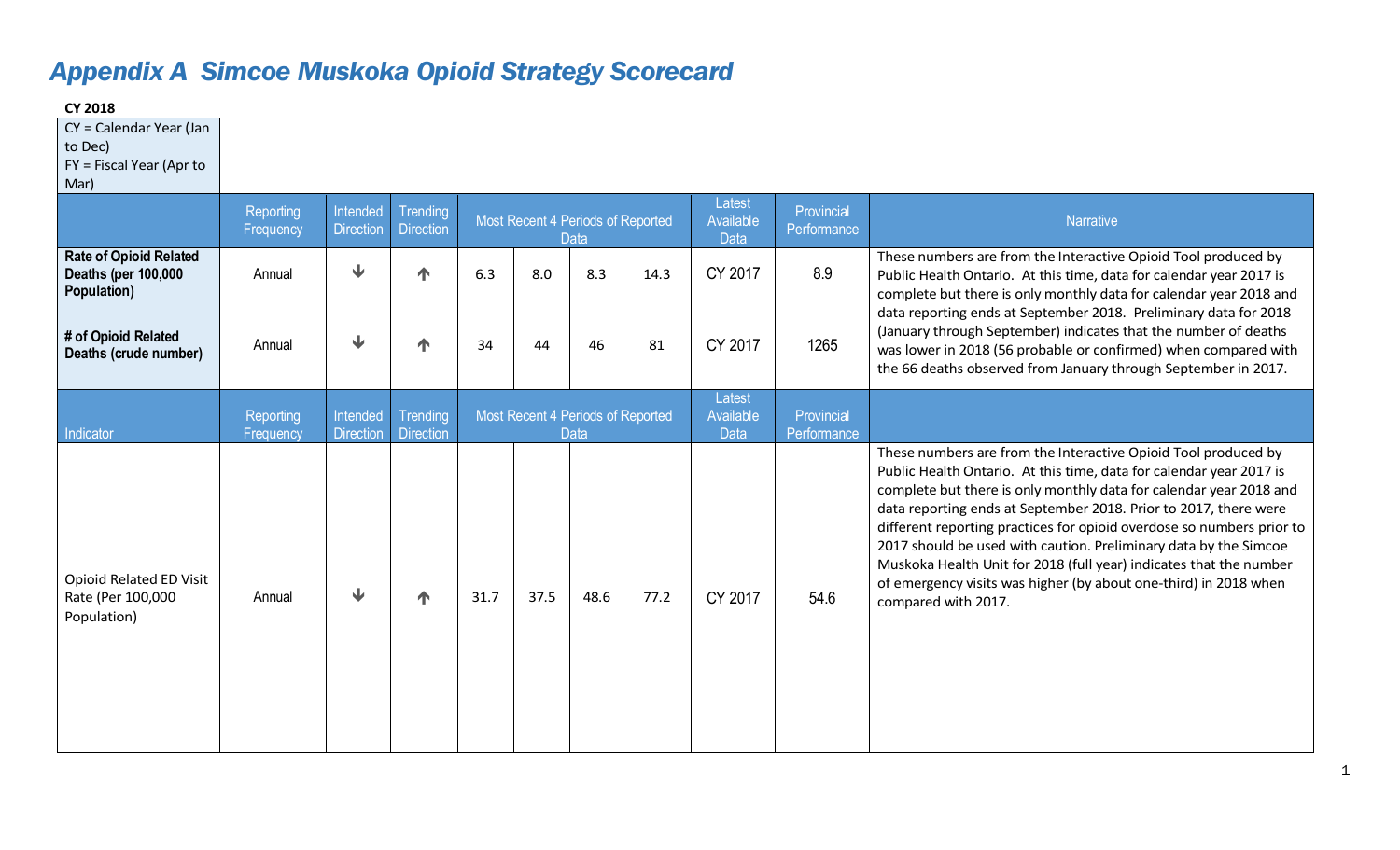| Median Wait Time in days<br>for Next Available<br><b>Treatment Slot for</b><br>Addictions Treatment in<br>Community (days from<br>intake to treatment) | Quarterly | ₩ | ́↑     | O     | $\Omega$ | 0     | $\overline{4}$ | Q3 FY<br>2018/19 | $\overline{7}$ | This number includes both North Simcoe and Muskoka and is<br>provided by Connex Ontario via Health Analytics and Insights Branch.<br>It is noted that there is variability between the sub-regions of the<br>area with Barrie having longer waits than other areas. The range of<br>wait times for North Simcoe Muskoka is 0 - 36 days. The wait time<br>range provincially is 0 - 729 days. While there has been a slight<br>increase in wait times, North Simcoe Muskoka performs well in this<br>area relative to the province. It is postulated that availability of<br>community based treatment resources, may have a positive effect<br>on Emergency room visits. |
|--------------------------------------------------------------------------------------------------------------------------------------------------------|-----------|---|--------|-------|----------|-------|----------------|------------------|----------------|--------------------------------------------------------------------------------------------------------------------------------------------------------------------------------------------------------------------------------------------------------------------------------------------------------------------------------------------------------------------------------------------------------------------------------------------------------------------------------------------------------------------------------------------------------------------------------------------------------------------------------------------------------------------------|
| # of Primary Care<br>Prescribers for Suboxone<br>(includes prescriber of<br>Suboxone only and<br>prescribers of both<br>Suboxone and<br>Methadone)     | Annual    | 个 | Т      | 144   | 164      | 249   | 271            | CY 2017          | 2542           | While this number has been trending upward, in Simcoe Muskoka<br>District Health Unit, 70.7% of Opioid Agonist prescribers prescribe<br>Suboxone only or both Suboxone and Methadone as compared to<br>85.4% of OAT prescribers provincially.                                                                                                                                                                                                                                                                                                                                                                                                                            |
| Repeat Unscheduled<br><b>Emergency Visits within</b><br>30 Days for Substance<br><b>Abuse Conditions Other</b><br>Than Alcohol*                        | Quarterly | ₩ | ↓      | 18.6% | 19.9%    | 22.1% | 16.9%          | Q1 FY<br>2018/19 | 29.8%          | This is determined by the LHIN of the patient, not the ED location.<br>This indicator measures the percentage of people having visited the<br>emergency room for a substance abuse condition (other than<br>alcohol), visit an emergency room again for any substance abuse<br>related condition within 30 days. Relative to the province, North<br>Simcoe Muskoka performs well on this indicator. It is postulated<br>that this indicator may be positively affected by the availability of<br>community treatment resources relative to the province                                                                                                                  |
| # of new participants in<br>the Ontario Naloxone<br>Program (pharmacies and<br>community partners)                                                     | Annual    | 个 | $\Box$ |       |          |       | $23*$          | CY 2018          | <b>NA</b>      | Number is for community partner agencies only. Pharmacy numbers<br>are not yet available                                                                                                                                                                                                                                                                                                                                                                                                                                                                                                                                                                                 |